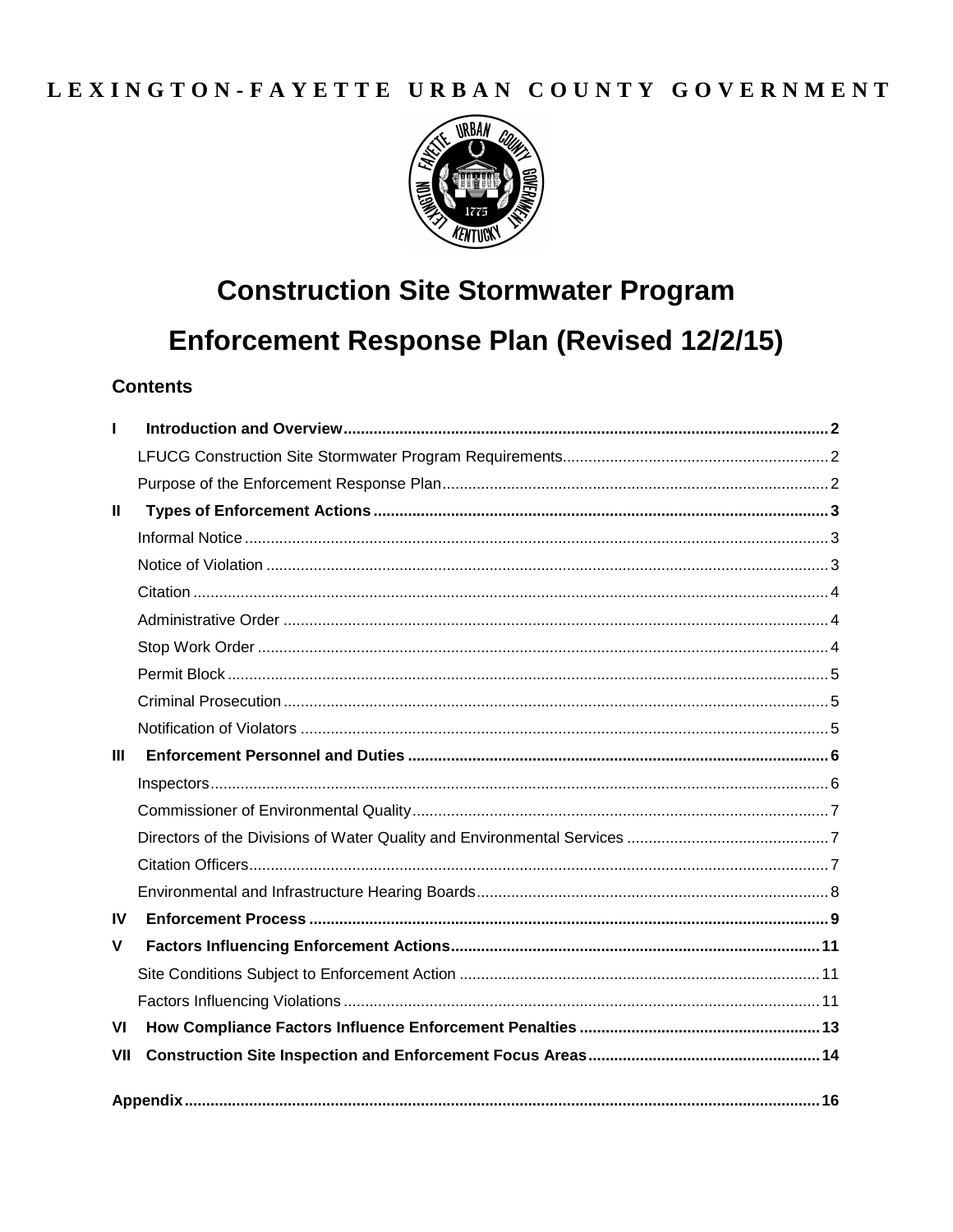# I Introduction and Overview

The Lexington-Fayette Urban County Government (LFUCG) is responsible for complying with 1) US Environmental Protection Agency (USEPA) stormwater regulations under the federal Clean Water Act; 2) regulations established by the Kentucky Division of Water (KDOW) under its Kentucky Pollutant Discharge Elimination System (KPDES) Municipal Separate Storm Sewer System (MS4) stormwater permit program; and 3) a US Department of Justice District Court Consent Decree issued to compel compliance with the state and federal regulations cited above.

### LFUCG Construction Site Stormwater Program Requirements

Under these regulations and court mandates, which include a Storm Water Quality Management Program developed to ensure compliance with the Consent Decree and the MS4 Permit, LFUCG must:

- Regulate and control polluted runoff from construction site stormwater to meet the permit standard of reducing pollution to "the maximum extent practicable;"
- Implement construction site inspection and enforcement procedures to provide for escalating enforcement remedies;
- Maintain a database to track active construction sites, inspections, and enforcement actions;
- Conduct monthly inspections of at least ninety (90%) percent of active construction sites with reasonable potential to discharge pollutants to the storm sewer system;
- Implement protocols for targeting construction sites based on the nature of the site, complaints, proximity to water bodies, uses of the receiving water body, topography, characteristics of soils on site, types of chemicals and processes being used during construction, and other factors;
- Conduct twice monthly inspections of at least seventy (70%) percent of the targeted active construction sites;
- Maintain authority to issue Stop Work Orders compelling the cessation of construction activity at sites in violation of any stormwater ordinance;
- Develop and implement other enforcement, training, and plan review measures designed to reduce pollutant runoff from construction sites; and
- Enforce its stormwater regulations to deter noncompliance with those regulations.

### Purpose of the Enforcement Response Plan

This Enforcement Response Plan provides information on how LFUCG intends to address the requirements listed above, by providing details on types of construction site stormwater violations, staff roles and duties, and enforcement actions and processes. The approach described in this document is based on a tiered system of enforcement, whereby violations are met with a response that matches their severity; i.e., violations that pose a significant threat to water quality or demonstrate a flagrant or repeated disregard of city ordinances are met with escalated levels of enforcement action – including Stop Work Orders and Permit Blocks, in some cases.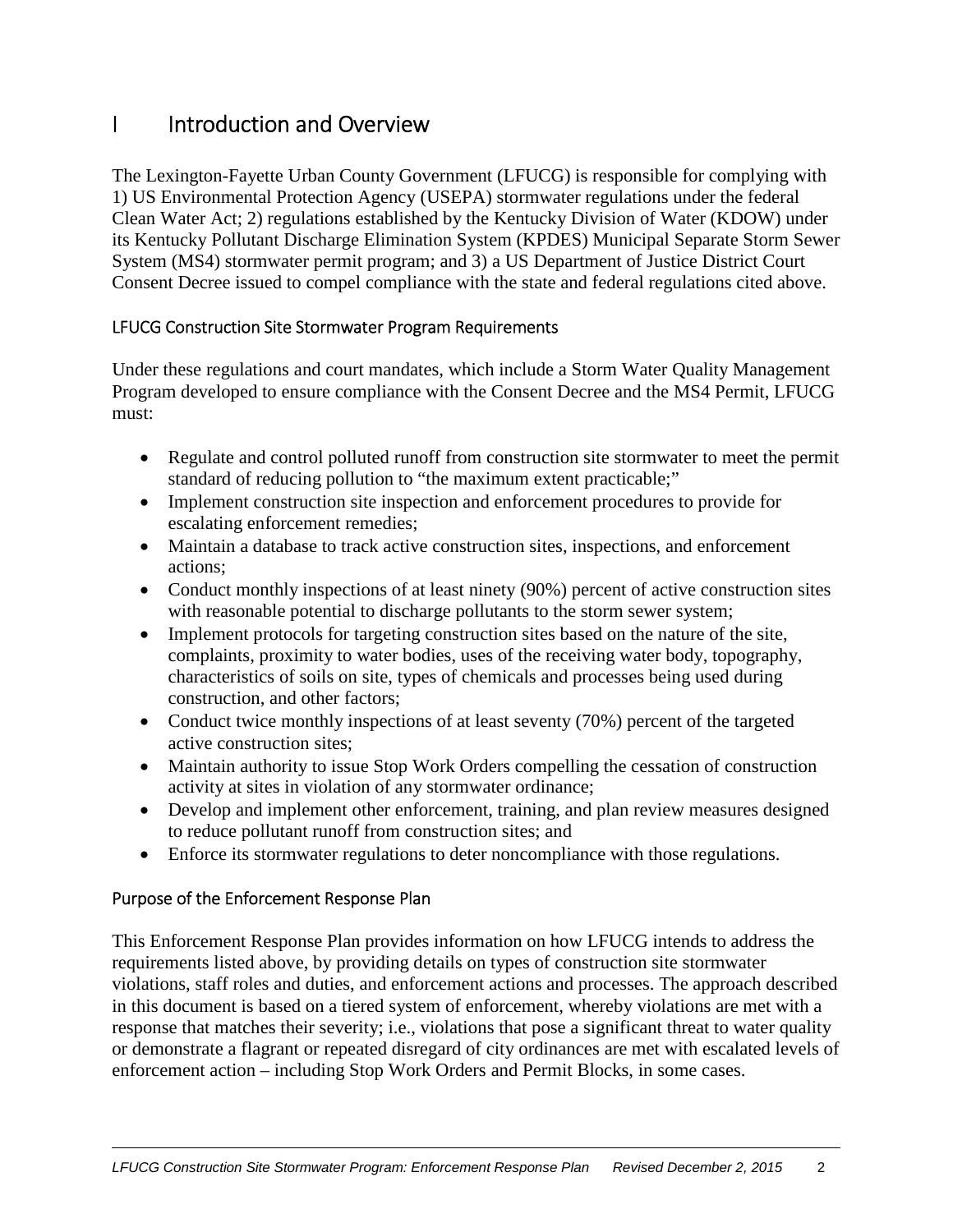# II Types of Enforcement Actions

Enforcement actions are undertaken to assure compliance with applicable local, state, and federal rules promulgated by the Lexington-Fayette Urban County Government (LFUCG), the Kentucky Division of Water (KDOW) under the Kentucky Pollutant Discharge Elimination System (KPDES) permit program, and the US Army Corps of Engineers (USACE) Clean Water Act (CWA) programs. These include:

- Provisions of the LFUCG Code of Ordinances, particularly Chapter 16.
- LFUCG Stormwater Quality Management Program policies and procedures
- Standards detailed in the LFUCG Stormwater Manual
- KDOW KPDES construction site stormwater permit regulations (for sites  $>$  one acre)
- USACE rules for CWA Section 404 "dredge and fill" activities in streams and wetlands

Enforcement actions are intended to be commensurate with the threats posed to public health, safety, and the environment. Low level threats are typically handled through Informal Notices. Higher level threats are addressed – in order of increasing severity – by issuance of a Notice of Violation, Citation, Administrative Order, Stop Work Order, and/or Permit Block. These actions, which are always accompanied by deadlines and documentation in the ACCELA system, are described below (Table 1).

#### Informal Notice

Informal Notices are issued for minor violations of permits or ordinances. Informal Notices include statements made during sampling and/or inspection visits, telephone calls to the violator, informal meetings, warnings or reminder letters or emails. Informal Notices 1) point out noncompliant conditions to construction site personnel, 2) contain information on the action(s) needed to bring the situation into compliance, and 3) specify a deadline for completing compliance activities. Documentation of the Informal Notice, delivery, and how it was addressed is entered into the ACCELA system.

#### Notice of Violation

More serious violations – including disregard of a Informal Notice, or failing to act upon it within the specified compliance period – are subject to a written Notice of Violation (NOV). NOVs are formal written notices to permittees found to be violating LFUCG ordinances or permit requirements. An NOV is required prior to the issuance of a Citation, Administrative Order, Stop Work Order, or Permit Block.

NOVs include the name and address of the permittee or responsible party, the observed violation, the date and time of the violation, the location, compliance action(s) required, the number of days (deadline) required for compliance, and the inspector's signature. Additional information that provide important context for the violation – such as the proximity of waterbodies, slope conditions, and so on – should be included in the documentation. NOVs are entered into the ACCELA reporting system, along with documentation of site conditions, photographs, plans, maps, and/or other items as appropriate (i.e., the NOV is appealed, or escalates). A copy of the NOV is provided to the responsible party, through hand delivery, mail, email, or other means.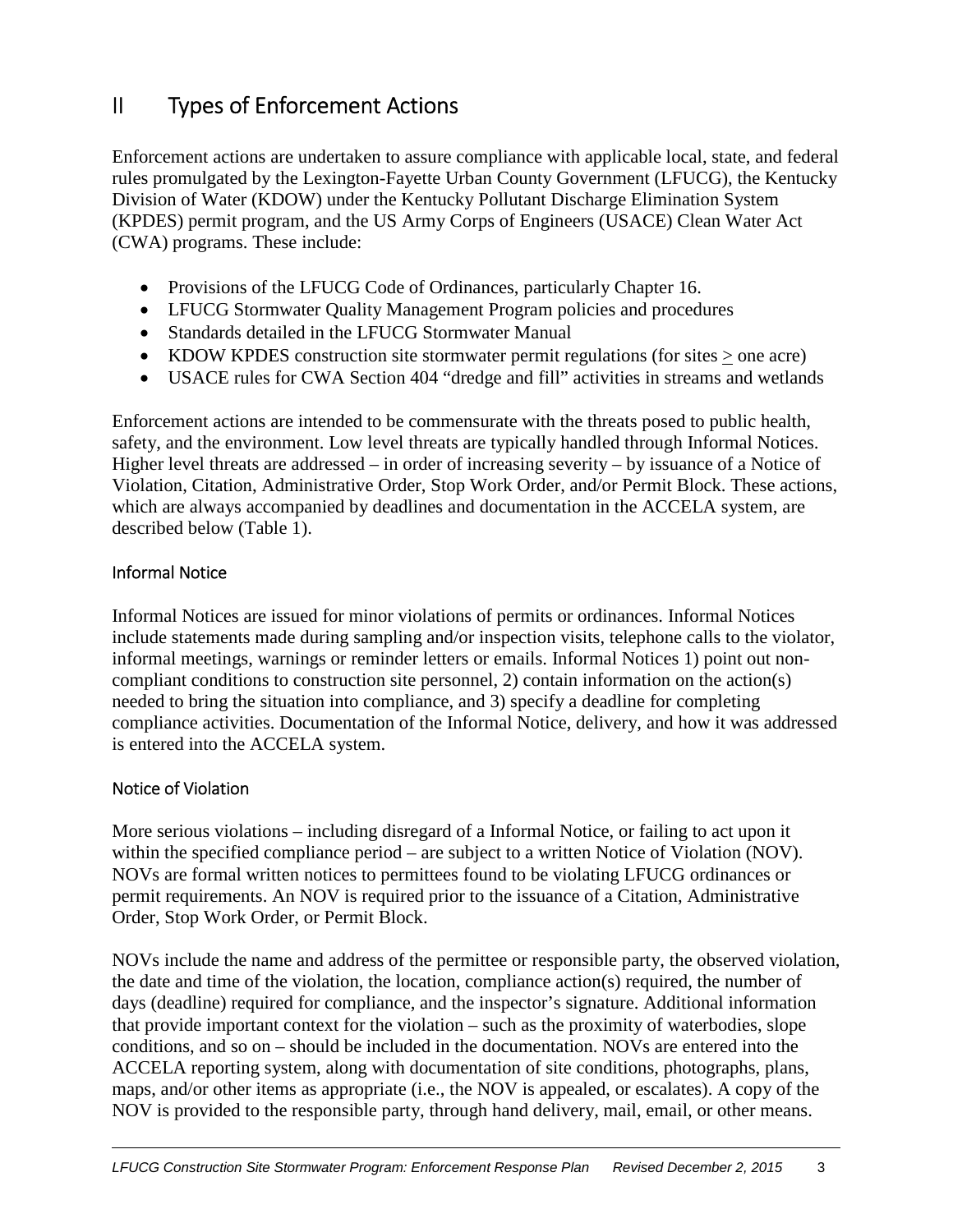#### **Citation**

Violations representing a serious and significant threat or risk to public health, safety, or the environment are subject to issuance of a Citation by a Citation Officer of the Division of Environmental Services and assessment of financial penalties. Citations are generally issued to violators when NOVs do not produce the desired level of compliance. Citations should be issued in all cases of persistent non-compliance and in cases of significant risk of harm to public health, safety or the environment. In order to be effectively resolved, Citations should be accompanied by a relevant NOV, detailed documentation on the compliance history of the issue, photographs, email/text exchanges, and other information that provides context regarding the violation and violator.

Citations must include the date and time of issuance, the name and address of the person to whom the Citation is issued; the date and time the offense was committed; the facts constituting the offense; the section of the code of ordinances, regulations, or other requirements violated; the name of the Citation Officer issuing the Citation; the maximum fine that can be imposed for each violation for each day that the violation continues (\$15,000); the specific civil fine of less than the maximum that will be imposed if the person does not contest the Citation; the procedure for payment of the fine or contesting the Citation; and a statement that if the person fails to contest the Citation within the time allowed, the person is be deemed to have waived their right to a hearing before the Infrastructure Hearing Board to contest the Citation and that the determination of the Citation Officer that a violation was committed will be final.

#### Administrative Order

Chronic or persistent violators and those who disregard NOVs and Citations may be ordered to appear before the Director of Environmental Services or Water Quality to discuss corrective or remedial measures to be taken. The Director of Environmental Services or Water Quality is empowered to undertake appropriate enforcement action to remedy the violations, and an Administrative Order may be issued to the violator outlining the corrective or preventive measures to be taken and a schedule for the violator to come into compliance with permit and/or ordinance provisions. The Director may also issue consent orders or other agreements to attain compliance.

### Stop Work Order

A Stop Work Order (SWO) may be issued by the Director of Environmental Services or Director of Water Quality when a person violates the terms of a permit or Chapter 16 in a manner that poses a materially detrimental or injurious threat to public health, safety, and welfare – including the environment. In these cases, the Director will order work at the site to stop, and instruct the violator to immediately cease and desist all violations and take appropriate remedial or preventive action as may be needed to address the violation.

SWOs may be requested by Inspectors, Citation Officers or others when conditions warrant, i.e., where serious, significant, and imminent threats or risk exist to public health, safety, or water quality. Permits may be suspended or revoked in conjunction with a SWO. SWOs may be appealed by the violator to Fayette District Court within thirty (30) days of the date the order is issued, in accordance with the usual rules of civil procedure.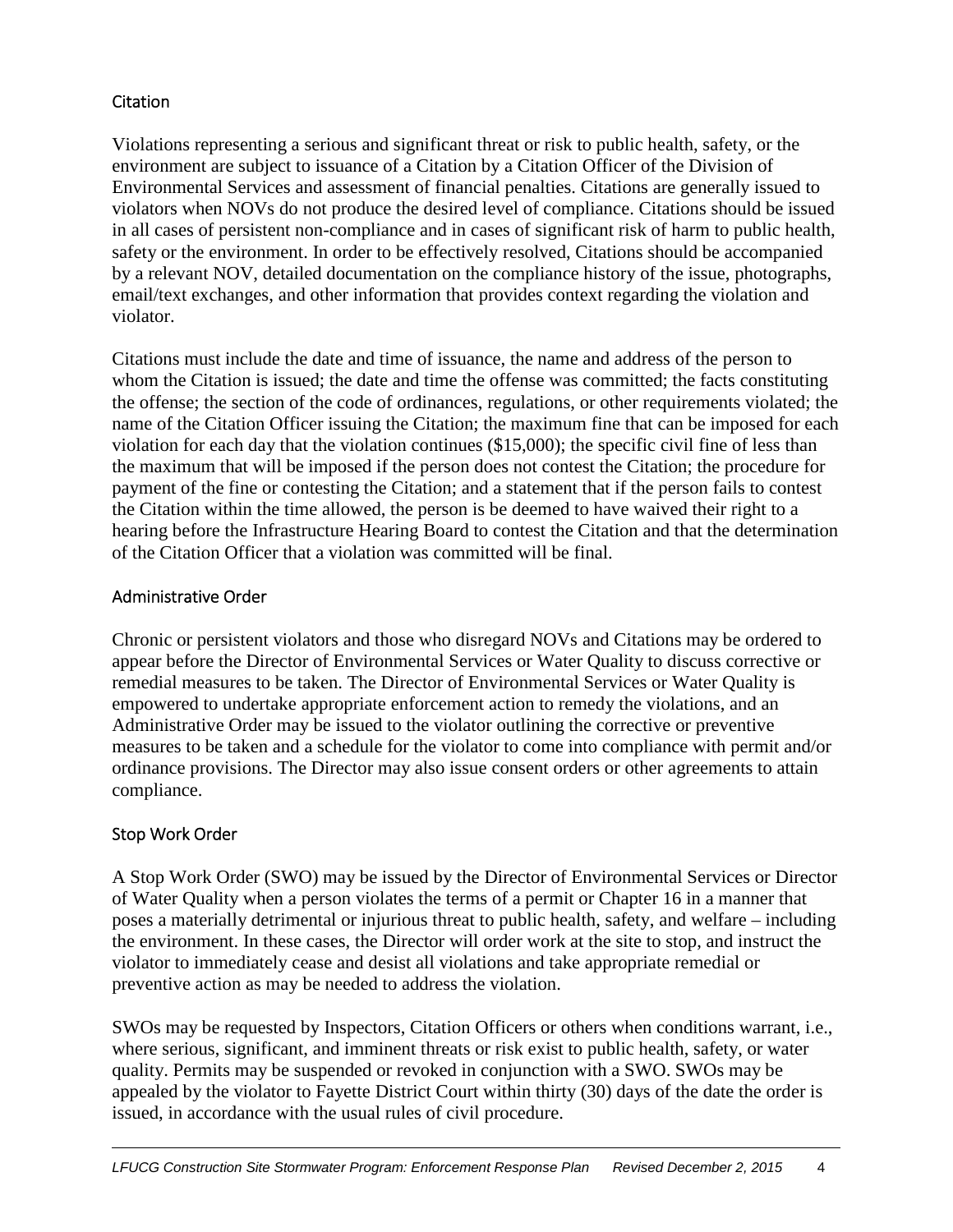#### Permit Block

Permit Blocks shall be issued if non-compliance continues or for non-payment of issued penalties. No person who has been found to be in violation of any provision of LFUCG Ordinance Chapter 16 may be granted a building permit or other permit authorized by Section 5- 29 through 5-32, or any permit authorized by Chapter 16, unless the violator has paid their fines and has fully complied with all corrective measures related to the violation as described in any NOVs, Citations, and Administrative Orders.

#### Criminal Prosecution

LFUCG ordinances stipulate that any person that knowingly or wantonly violates or continues to violate any provision of Chapter 16 is subject to criminal prosecution, and will be subject upon conviction to a criminal penalty of up to \$15,000 per violation per day and/or imprisonment for up to one year. In addition, LFUCG may recover all attorneys' fees, court costs, and other expenses associated with successful enforcement, including sampling and monitoring expenses.

| <b>Enforcement Action</b>   | <b>General Application</b>                                                                                                                                                              |  |
|-----------------------------|-----------------------------------------------------------------------------------------------------------------------------------------------------------------------------------------|--|
| Informal Notice             | Minor non-compliance with local or state requirements; minor deviations<br>between the site plan(s) and actual field conditions, relatively minor BMP<br>maintenance deficiencies, etc. |  |
| Notice of Violation         | Non-compliance with local or state requirements, deviations between site<br>plan(s) and actual field conditions, BMP maintenance deficiencies, etc.                                     |  |
| Citation                    | Violations representing a serious and significant threat or risk to public health,<br>safety, public welfare, or the environment; recurring violations                                  |  |
| Administrative Order        | Resolution of violations documented by NOVs and/or Citations through<br>execution of a compliance agreement or other approach                                                           |  |
| Stop Work Order             | Site conditions that are materially detrimental or injurious threats to public<br>health, safety, welfare, and/or the environment                                                       |  |
| <b>Permit Block</b>         | Persistent, chronic, violations of LFUCG ordinances or permit provisions; non-<br>compliance with enforcement requirements; non-payment of fines                                        |  |
| <b>Criminal Prosecution</b> | Knowing, wanton, and serious violation of LFUCG ordinances                                                                                                                              |  |

| Table 1. Summary of Construction Stormwater Enforcement Actions and General Applications. |
|-------------------------------------------------------------------------------------------|
|-------------------------------------------------------------------------------------------|

#### Notification of Violators

Informal Notices are communicated in writing to the responsible party in person, or by fax, email, or regular mail. The resolution or disposition of Informal Notices must be documented by the inspector via the ACCELA reporting system "comments" section, and include dates, locations, names of persons warned, conditions observed, and other details.

All NOVs, Administrative Orders, and Citations may be served upon the responsible party by personal service or by regular mail. If the responsible party is not the property owner, a copy must also be provided to the property owner (or, where appropriate, a designee), by personal service or by fax, email, or regular mail to the last known address of the owner of the property as it appears on the current tax assessment roll or to the designee's address.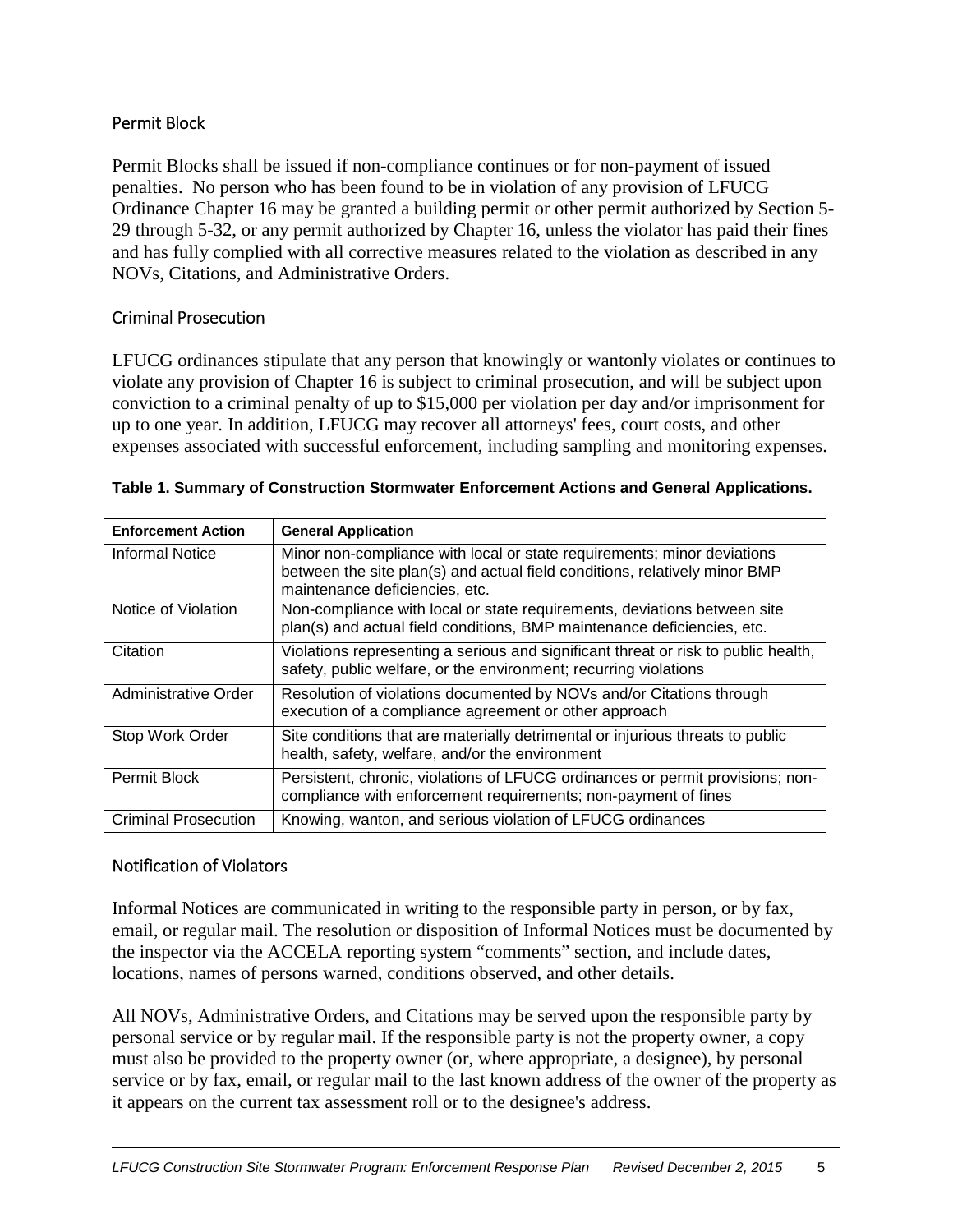## III Enforcement Personnel and Duties

Inspectors, program managers, and other LFUCG personnel all play key roles in implementing the Enforcement Response Plan. The enforcement process is illustrated by Figure 1 in the next section. The subsections below provide details on the duties of those involved in assuring compliance with city ordinances, state regulations, and the Consent Decree.

#### **Inspectors**

The inspectors involved in the LFUCG construction stormwater compliance assurance program generally fall into three categories: internal capital project inspectors, external capital project inspectors employed by engineering firms, and internal new development inspectors.

Internal capital projector inspectors in the Division of Water Quality (DWQ) and Division of Engineering carry out the day-to-day inspection of capital roadway projects, stormwater projects,

and sanitary sewer projects. External capital project inspectors employed by engineering firms carry out the day-to-day inspection of the DWQ Sanitary Sewer Remedial Measures Program associated with the Consent Decree. To obtain compliance from the contractor regarding erosion and sediment control, the inspectors primarily use the provisions of the legal contract with the contractor. This includes withholding payment, stop work orders, and calling the erosion and sediment control bond if necessary.

Inspectors from the DWQ Compliance and Monitoring section provide the foundation for the construction stormwater compliance

#### **General Procedure for LFUCG Site Inspections**

- Check in with the site supervisor, introduce yourself
- Ask how the project is going any problems?
- Note that the permit is posted at the site as required
- Review permit(s), ESC/SWPPP documents
- Examine the self-inspection reports on file
- Conduct the field inspection
	- o Perimeter: upland (run-on) and downgradient (runoff) controls
	- o Drainage system: inlet protection, ditch stabilization, trap/pond stabilization, and function
	- o Bare areas: stabilization, slope protection
	- o Housekeeping: stabilized exit, materials storage, concrete washout, fueling areas
- Note that BMPs on plan are present in the field
- Document your findings (write-up, photos)
- Review results, discuss compliance issues clearly

assurance program in new development projects. Inspectors issue Informal Notices, NOVs, and recommend cases for Citations and SWOs. They must be:

- Trained in erosion and sediment control practices, site housekeeping measures, and requirements for complying with local, state, and federal regulations;
- Able to read and understand site plans and drawings, and know how to compare these plans and drawings to actual conditions encountered in the field;
- Capable of evaluating erosion, sediment, and stormwater control field practices, and determining whether or not they are effective in preventing impacts to water quality;
- Proficient in scheduling, time management, documentation (descriptions, photographs), interaction with contractors and LFUCG staff, and exercising professional judgment.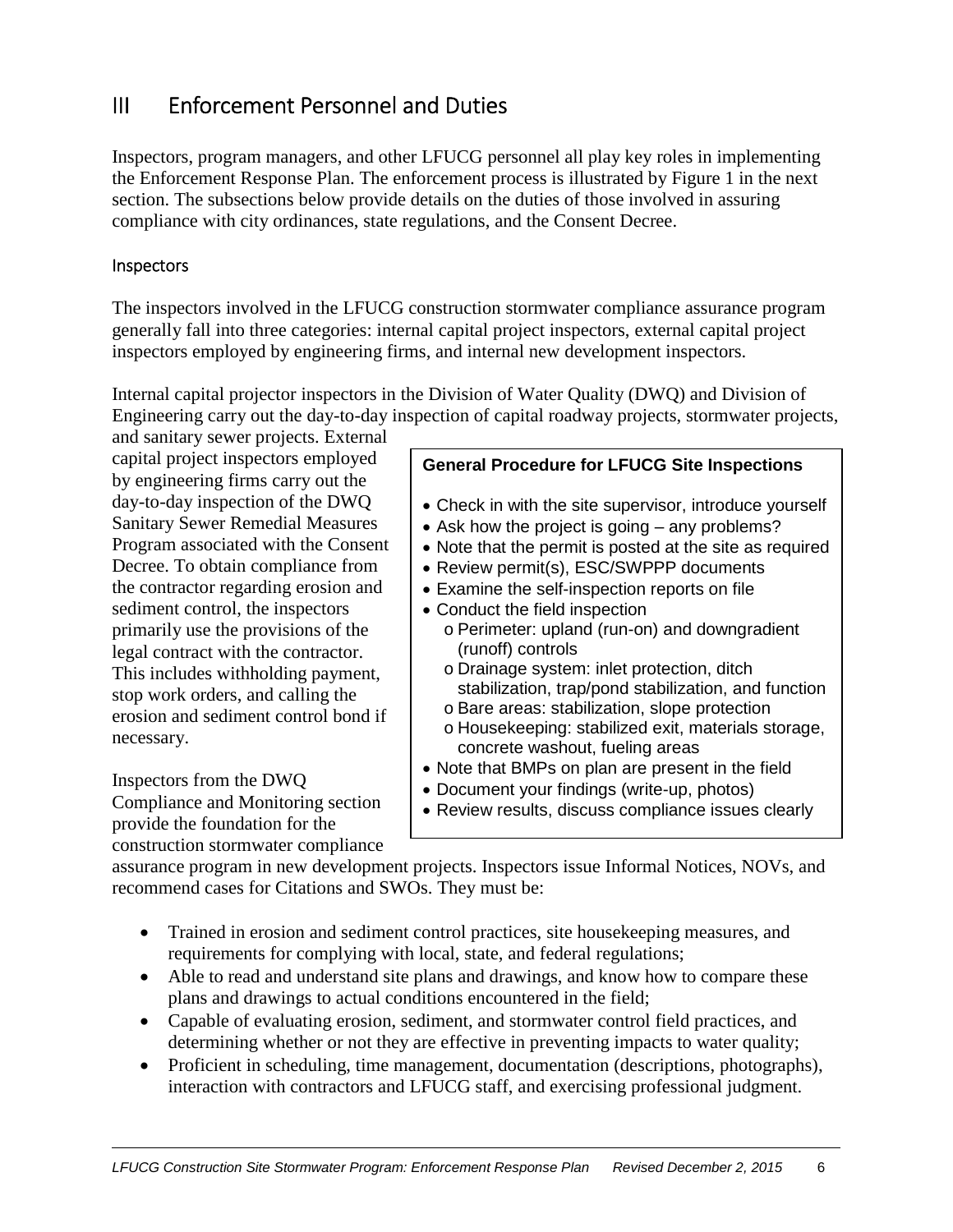DWQ inspectors visit a wide variety of residential, commercial, and institutional projects. The purpose of their inspections is twofold: 1) to confirm that site erosion control and stormwater plans are being followed, and 2) to ensure that the plans and practices at the site comply with legal requirements and prevent water quality impacts to the maximum extent practicable.

All inspections and enforcement actions must be documented in ACCELA and supplemented by written descriptions of site conditions, photographs, and other relevant materials. Inspectors are expected to initiate an enforcement response action with deadlines when non-compliance is observed. These actions should be generally proportional to the level of severity or significance of the offense (see Section III). Informal Notices usually accompany minor non-compliance, with Notices of Violation (NOVs) and requests for a Citation or Stop Work Order issued when non-compliance indicates more serious or significant conditions – such as a threat to water quality or flagrant disregard of regulatory requirements.

#### Commissioner of Environmental Quality and Public Works

The Commissioner of Environmental Quality and Public Works is responsible for supervising five divisions, including the Division of Water Quality and Division of Environmental Services, and consulting on appropriate civil penalties and other enforcement and/or remedial measures. The Commissioner may also be involved in working with the Infrastructure and/or Environmental Hearing Boards to negotiate compliance orders with respect to remedial measures and civil penalties, and in directing LFUCG action regarding abatement of ongoing violations where the violations present a serious threat to the public health, safety, welfare, and/or environmental resources. The Commissioner is also responsible for ensuring consistency among construction site inspection staff through the development and implementation of training, inspection review, and staff interaction programs.

#### Directors of the Divisions of Water Quality and Environmental Services

The Directors of these divisions have responsibility for overseeing inspections conducted to implement the Stormwater Quality Management Program (SWQMP) and programs designed to enforce LFUCG's requirements for control and discharge of stormwater to the MS4. The Directors may also be involved in negotiating compliance orders with respect to remedial measures and civil penalties. The Directors of Water Quality and Environmental Services may also issue SWOs and request Civil Citations that impose civil fines on persons found to be violating LFUCG's ordinances relating to the control and discharge of stormwater, as authorized under the Code of Ordinances.

### Citation Officers

Citation Officers in the Division of Environmental Services are responsible for implementing LFUCG's stormwater enforcement programs as defined in Chapter 16 of the Code of Ordinances. These Citation Officers investigate cases referred by other divisions, verify NOVs prior to issuing Citations, issue Citations where appropriate, calculate civil penalties, and negotiate appropriate corrective actions with violators.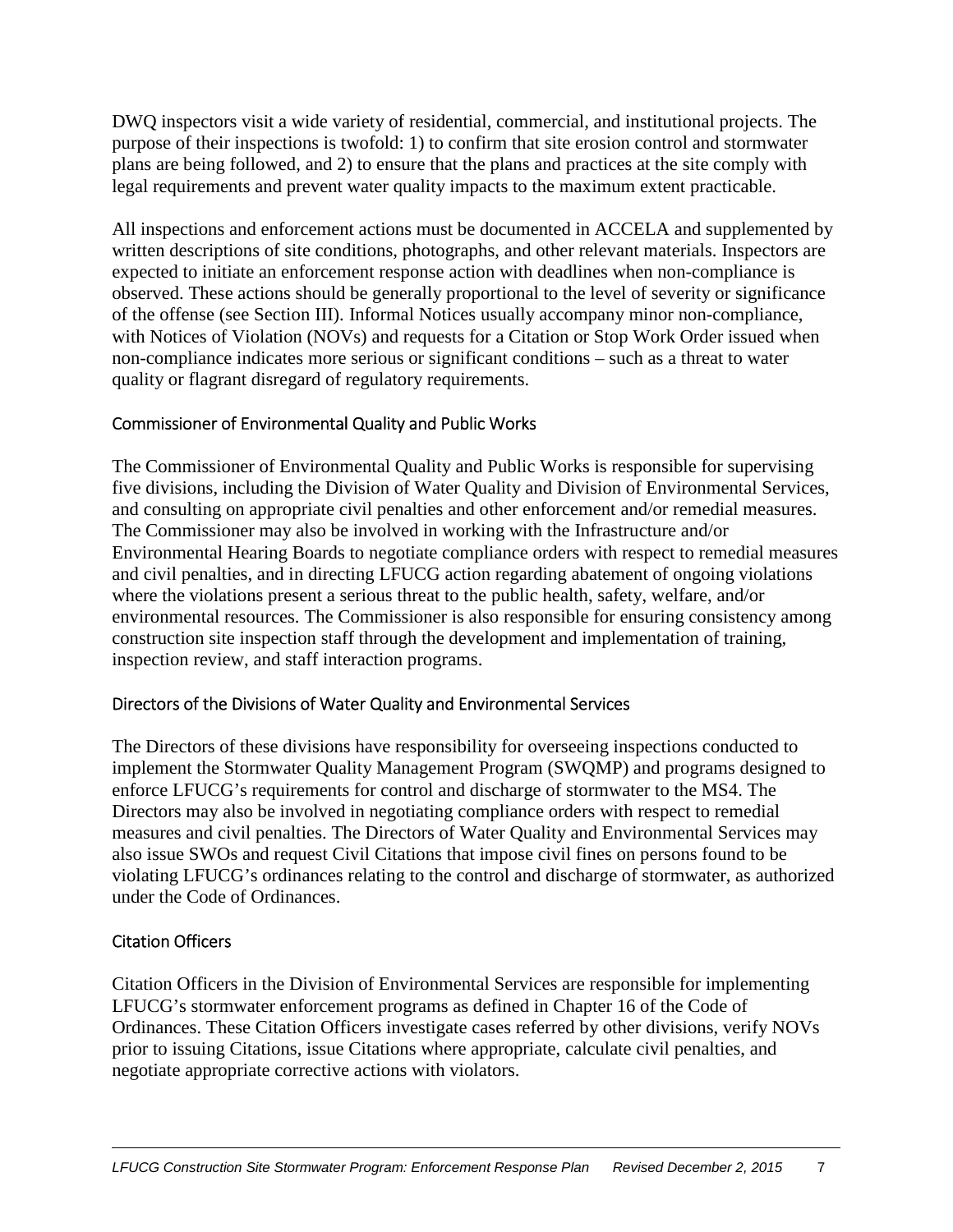Citation Officers are responsible for recommending additional enforcement actions to the Directors of Environmental Services and/or Water Quality, and maintain records related to enforcement. Citation officers provide administrative support to the Infrastructure Hearing Board.

After issuing a Citation to an alleged violator, the officer must notify the Infrastructure Hearing Board by delivering the Citation to the administrative official designated by ordinance or by the board. When a citation is issued, the person to whom the citation is issued has seven (7) days to appeal the citation and/or penalty.

If the person fails to respond to the Citation within seven (7) days, they waive the right to a hearing to contest the Citation and the determination that a violation was committed is considered final. In this event, the board will enter a final order determining that the violation was committed and imposing the civil fine set forth in the Citation.

#### Environmental and Infrastructure Hearing Boards

These boards, established by Code of Ordinance Chapter 16, Article IX (Sec. 16-76 – 16-78) and governed by the stipulations in Chapter 2B, conducts hearings to determine whether there has been a violation of a local government ordinance. The boards hear matters regarding enforcement of ordinances by the divisions of engineering, water quality, waste management, planning, traffic engineering, streets, and roads, as specified in applicable code sections, and those portions of the zoning ordinance and subdivision regulations subject to enforcement through Civil Citations.

The boards are empowered to subpoena alleged violators, witnesses, and evidence to its hearings; to take testimony under oath; to make findings and issue orders that are necessary to remedy any violation of an ordinance; and to impose civil fines as authorized by ordinance on any person found to have violated any ordinance that the board has jurisdiction to enforce. Staff members from DWQ and DES provide assistance in these efforts.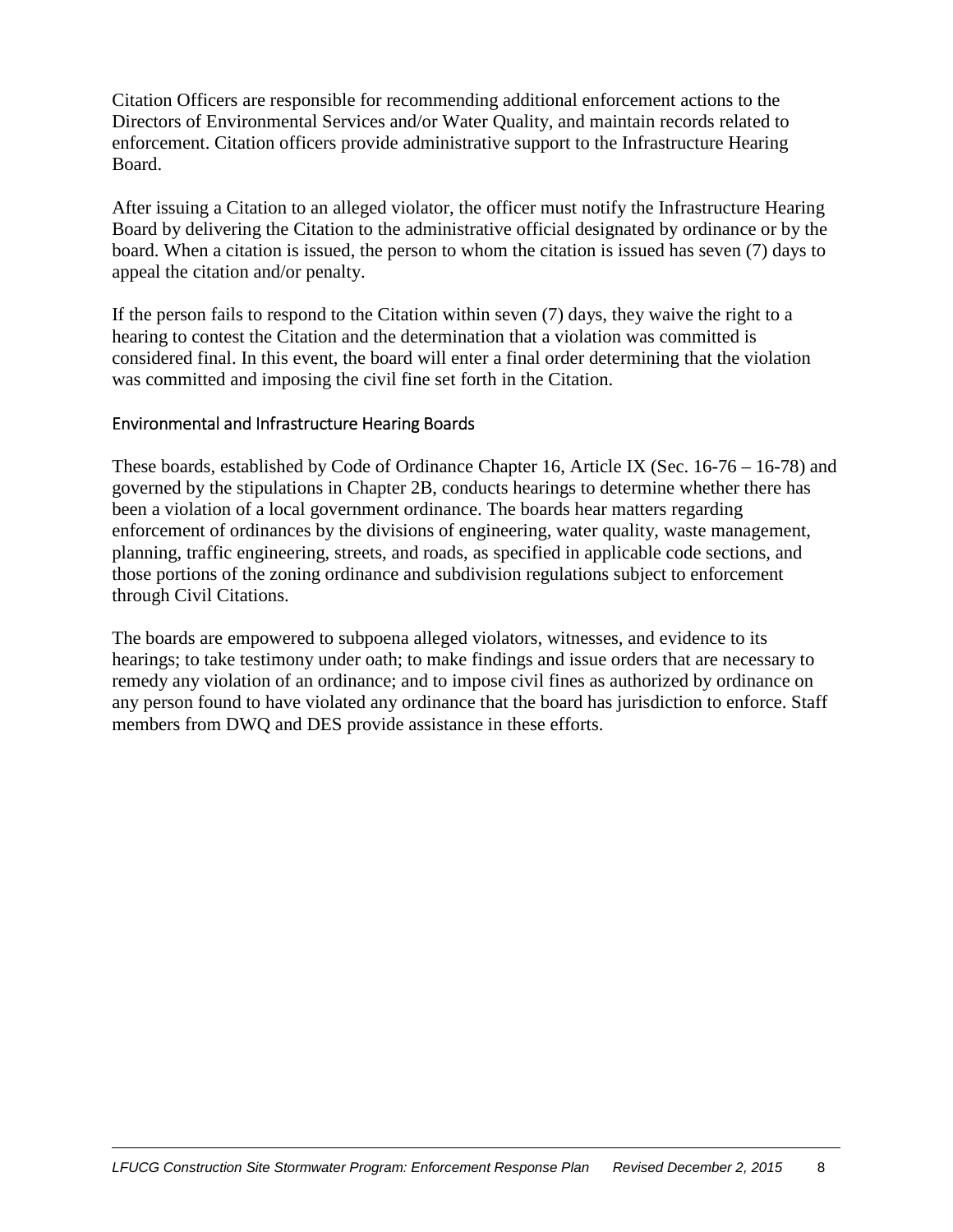### IV Enforcement Process

The enforcement process is fairly straightforward, and based on field inspections and records review (Figure 1). Field inspectors typically observe non-compliant conditions related to recordkeeping or field conditions, and have the following options:

- Discuss the observations with the site operator and specify compliance requirements o Used for minor non-compliance situations, when information is needed
- Issue an Informal Notice and document the observed conditions and compliance deadline o Appropriate for documenting minor violations, when compliance action is needed
- Issue an NOV, with compliance requirements, deadline, and appropriate documentation
	- o Issued for moderate to serious violations to compel compliance
- Refer the case to the Division of Environmental Services
	- o Used for serious, wanton, or repeated violations, when immediate action is needed

Most observed instances of non-compliance or violations are handled via the first three options noted above. In some cases, the permittee will request a meeting with senior staff from the Department of Environmental Quality to discuss an NOV and the remedial measures recommended by the inspector (Figure 1). Such meetings may result in the issuance of an Administrative Order which provides information on the required compliance actions, or a determination that the NOV is warranted and must be addressed.

Cases involving serious, wanton, or repeated violations can be referred to the Division of Environmental Services for possible issuance of a Citation and fine, remedial action plan, or Stop Work Order (Figure 1). Violators have the option of appealing fines or Stop Work Orders to the Infrastructure Hearing Board or Fayette District Court, respectively.

As noted in Section III, the boards hear matters regarding enforcement of ordinances by the divisions of engineering, water quality, waste management, planning, traffic engineering, and streets, roads and forestry, as specified in applicable code sections. The boards are empowered to subpoena alleged violators, witnesses, and evidence to its hearings; to take testimony under oath; to make findings and issue orders that are necessary to remedy any violation of an ordinance; and to impose civil fines as authorized by ordinance.

Board actions are based on the evidence presented – information contained in past Informal Notices and NOVs, email and/or text message exchanges between inspectors and permittees, photographs of site conditions (failed silt fences, washed out BMPs, sediment deposits offsite, poorly installed or managed erosion controls, etc.). Because of the importance of such documentation, inspectors must be conscientious during their inspections and subsequent reporting. Documenting inspection results and communication with outside parties helps to ensure that cases which escalate beyond the NOV stage are successfully resolved.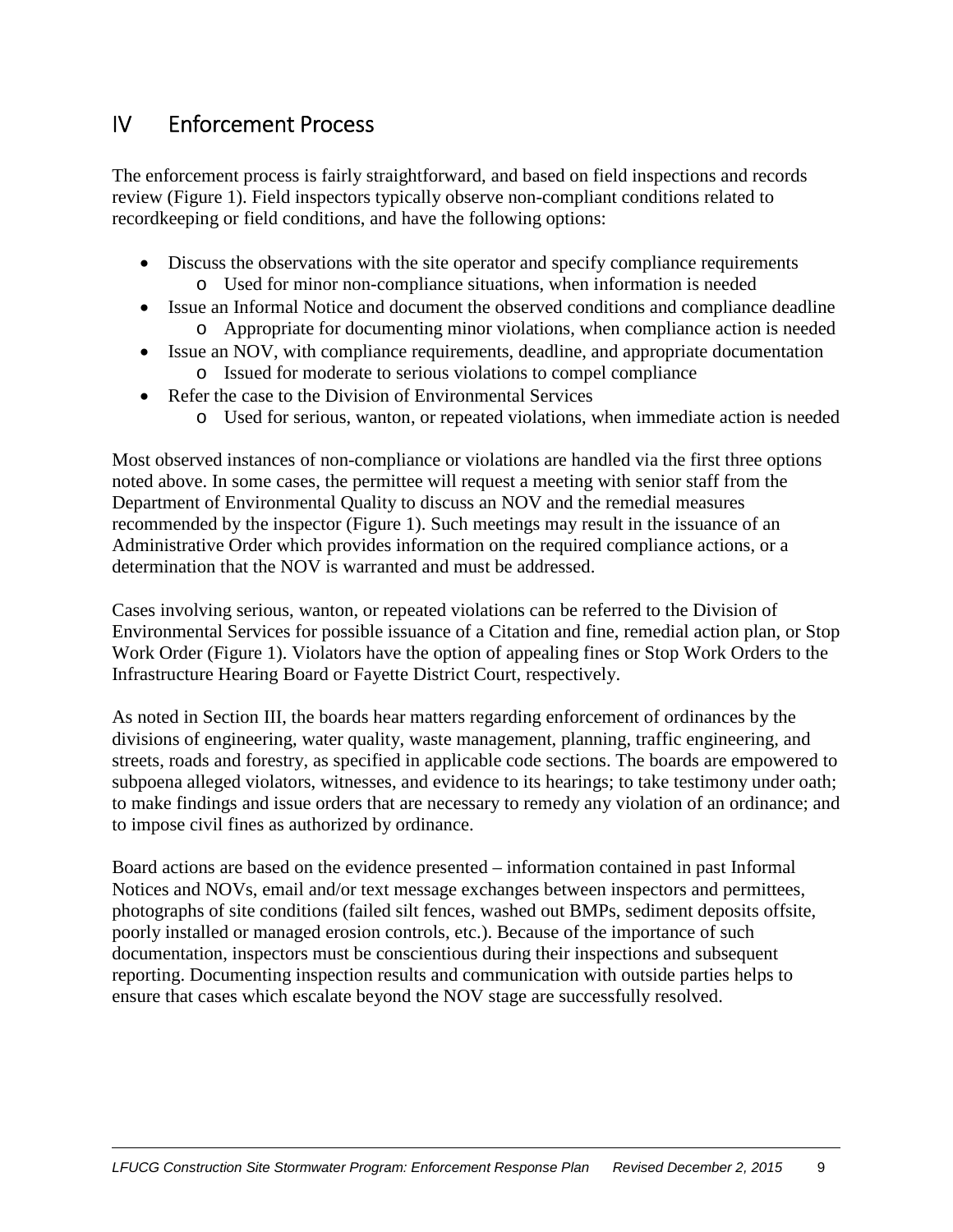**Figure 1. LFUCG DWQ Construction Site Stormwater Enforcement Process.** 

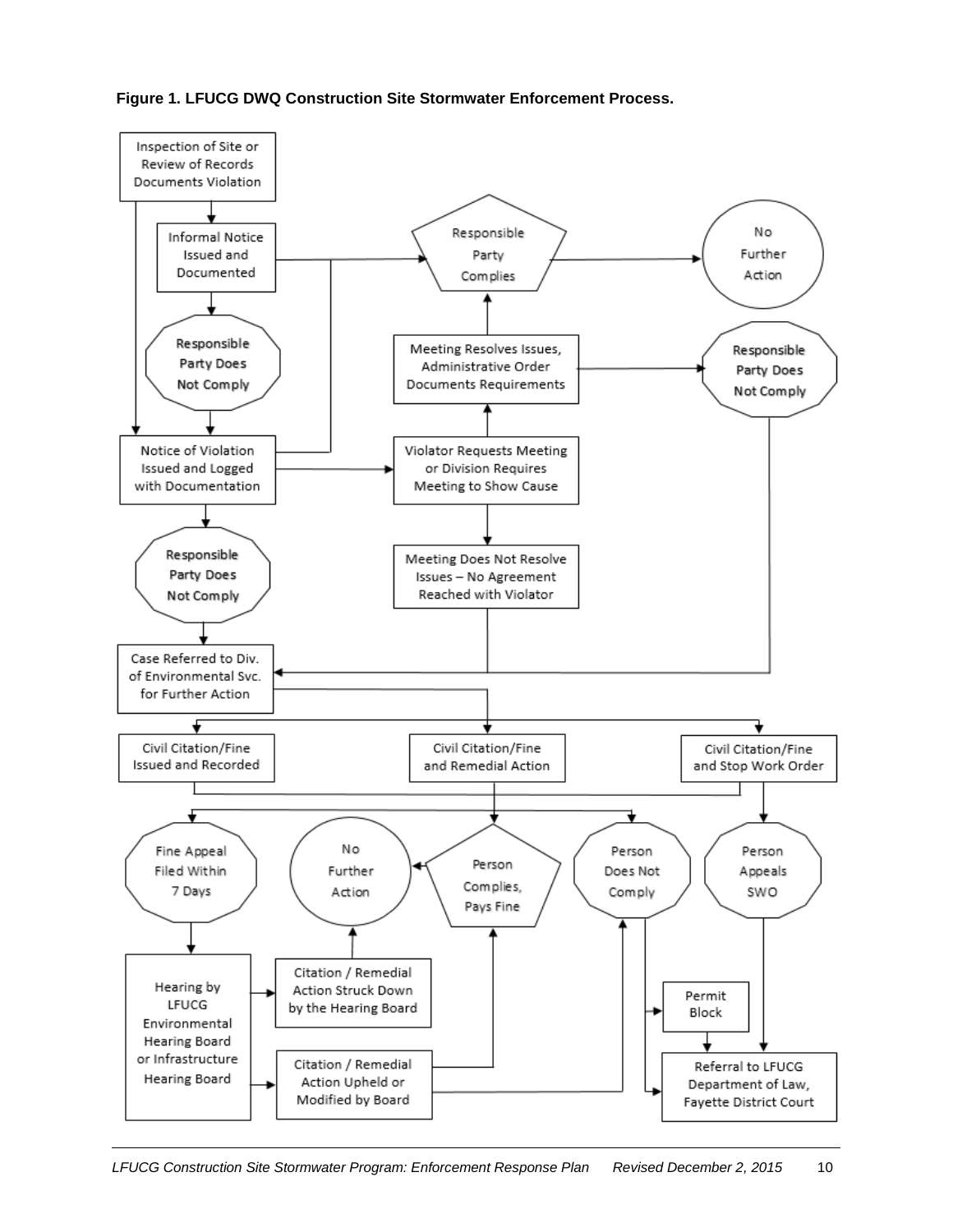# V Factors Influencing Enforcement Actions

Actions to ensure compliance with construction site erosion, sediment, and stormwater management regulations are based on:

- Requirements stipulated by local ordinances, state rules, and the Consent Decree;
- Risks to public health, safety, and the environment posed by violations; and
- The compliance history of those operating sites governed by LFUCG-issued permits.

Regulatory requirements are documented in 1) city ordinances; 2) the LFUCG Stormwater Manual, 3) the federal Consent Decree, 4) the Stormwater Quality Management Program, and other applicable requirements (e.g., a compliance schedule or LFUCG-approved erosion control or Stormwater Pollution Prevention Plan). Risks to public health, safety, and the environment encompass threats posed by flooding, mud and rock on streets, dust, sedimentation of waterways, and runoff of construction related pollutants (e.g., concrete wash water, paint, fuel, oil, lime, fertilizer, sealants, etc.) that may threaten public health or harm wildlife. Compliance histories include overall regulatory conformance, responsiveness to Informal Notices and NOVs, and cooperativeness with LFUCG staff charged with protecting public health, public safety, and the water resources of the Commonwealth of Kentucky.

#### Site Conditions Subject to Enforcement Action

Typical construction site ordinance violations are related to poor project phasing and sequencing, unstabilized construction entrances and parking areas, failure to quickly stabilize ditches and bare areas, lack of slope protection (mulch/straw, vegetation, silt fencing, etc.), unauthorized activities near intermittent and perennial streams and wetlands, poor selection of drainage system controls, poorly planned trenching operations, lack of inlet and outlet protection, non-functional sediment basins and traps, airborne dust, inappropriate housekeeping practices, and inadequate documentation and recordkeeping. Note that LFUCG ordinances incorporate many Kentucky Division of Water KPDES construction stormwater permit requirements for sites one acre or larger (or smaller sites within a "common plan of development" that is one acre or larger) by reference, making them local requirements as well.

#### Factors Influencing Violations

In general, LFUCG personnel will evaluate violations of ordinances and other requirements relative to the level of risk posed to public health, public safety, or water quality. Responses to violations will be commensurate with the risk posed, with relatively low-level threats handled via Informal Notices and more significant threats subject to Notices of Violation, Citations, Administrative Orders, Stop Work Orders, Permit Blocks, or Criminal Prosecution.

The following table provides examples of how inspectors and other LFUCG staff might judge the level of risk (i.e., threats to health, safety, and water resources) related to typical conditions and violations observed at construction sites. Note that the table is for guidance purposes only; it is intended to generally inform and improve the professional judgment of enforcement personnel.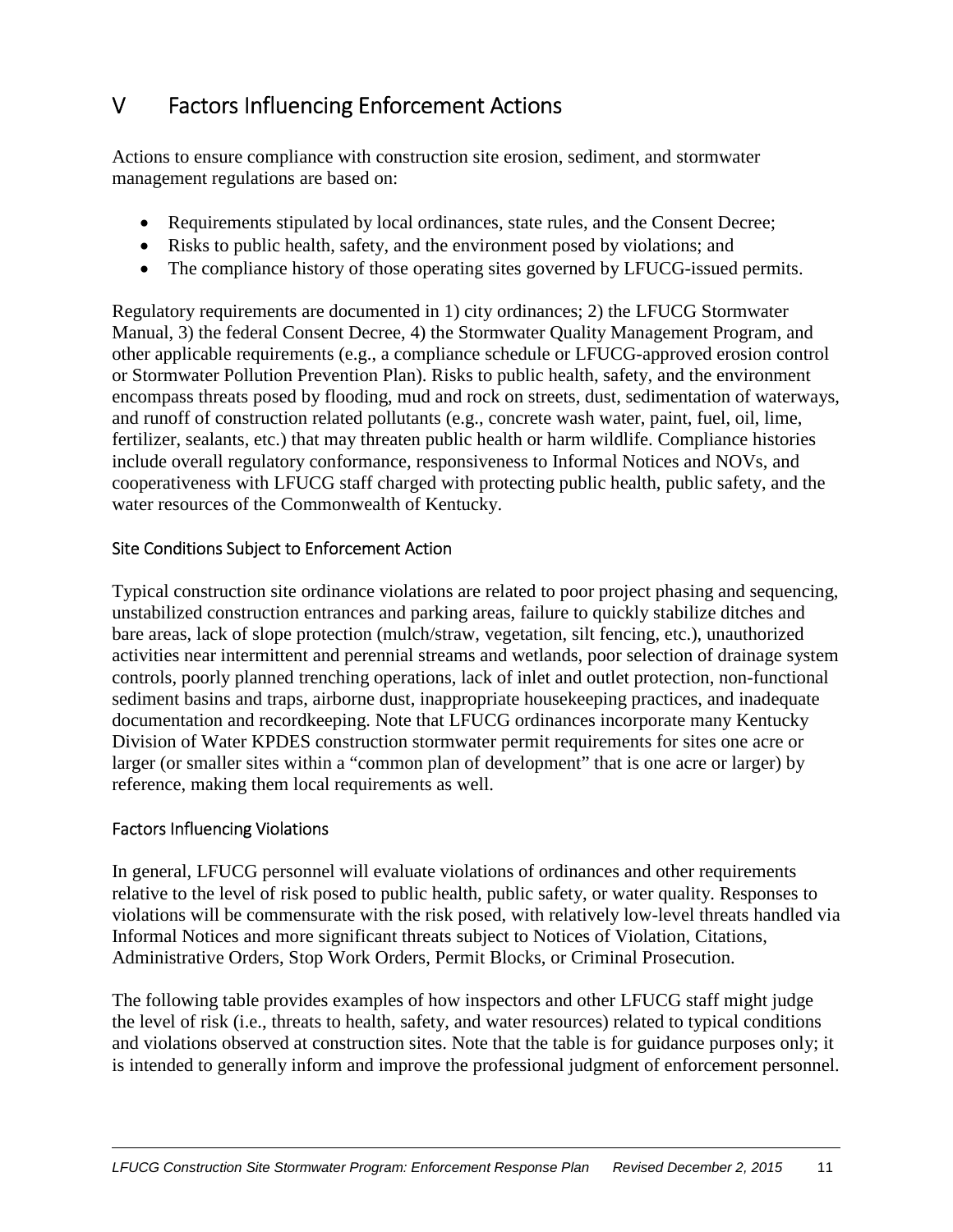|  | Table 2. Construction Site Stormwater Management Risk Categories, Compliance Areas, and Indicators. |  |
|--|-----------------------------------------------------------------------------------------------------|--|
|  |                                                                                                     |  |

| <b>Risk Category</b>                                                                                                                                                                                | <b>Compliance Area</b>       | <b>Lower Risk Indicators</b>                                                                                                                                    | <b>Higher Risk Indicators</b>                                                                                                                                            |
|-----------------------------------------------------------------------------------------------------------------------------------------------------------------------------------------------------|------------------------------|-----------------------------------------------------------------------------------------------------------------------------------------------------------------|--------------------------------------------------------------------------------------------------------------------------------------------------------------------------|
| <b>Site Conditions</b>                                                                                                                                                                              | <b>Risk Management</b>       | • Slopes at the site are less than 5:1<br>• Streams, wetlands are more than 75 ft away<br>• Vegetated buffer $\geq$ 50 ft between site and water                | • Slopes steeper than 3:1 are present<br>• Streams, wetlands are on or adjacent to the site<br>• Buffer is narrower, or is not vegetated                                 |
| • Operator is usually in compliance with rules<br><b>Compliance History</b><br>• Operator responds to notices within time frame<br>Site Operator<br>• Operator is cooperative and not argumentative |                              | • Operator typically has multiple violations<br>Operator frequently misses compliance deadline<br>• Operator is uncooperative, argumentative                    |                                                                                                                                                                          |
|                                                                                                                                                                                                     | Permit/Plan Postings         | • Permit(s) and plan(s) are posted as required<br>• All permit/plan information is present onsite                                                               | • Permit/plan not posted, not available onsite<br>• Required permit/plan information missing                                                                             |
| Administrative<br>Requirements                                                                                                                                                                      | <b>Inspection Reports</b>    | • Reports are available for review onsite<br>• Few – if any – reports are missing<br>• Reports are complete, and signed                                         | • Reports are not available for review onsite<br>• More than 10% of reports are missing<br>• Reports are incomplete, some are not signed                                 |
|                                                                                                                                                                                                     | <b>Plan BMP Installation</b> | • All BMPs on the plans are installed<br>• BMPs are installed correctly                                                                                         | • Some plan-listed BMPs are missing in the field<br>• Some BMPs are installed incorrectly or poorly                                                                      |
| <b>BMP</b><br>Installation                                                                                                                                                                          | Plan BMP Adequacy            | • BMPs are functioning properly<br>• BMPs are adequately controlling stormwater<br>• Erosion and sedimentation is minimal<br>• Additional BMPs are not required | • BMPs are functioning poorly<br>• BMPs are not controlling stormwater<br>• Excessive erosion of ditches, other areas<br>• Additional BMPs are needed to manage the site |
| <b>BMP</b><br>Maintenance                                                                                                                                                                           | <b>BMP Maintenance</b>       | • BMPs are maintained according to SW Manual<br>• Sediment buildup at BMPs is not excessive<br>• Erosion prevention BMPs fully functional                       | • BMPs require substantial maintenance<br>• Excessive sediment at BMPs noted<br>• Poor erosion prevention in ditches, bare areas                                         |
|                                                                                                                                                                                                     | Materials Management         | • Materials that may leach pollutants are covered<br>• Materials stored away from drainage system                                                               | Materials leaching pollutants not covered<br>• Materials stored near inlets, drainage system                                                                             |
| Housekeeping                                                                                                                                                                                        | Waste Management             | • Solid waste collected and stored properly<br>• Concrete, other washwater managed/controlled                                                                   | • Poorly managed solid waste, litter present<br>• Washwater on ground or discharged illegally                                                                            |
|                                                                                                                                                                                                     | <b>Spill Prevention</b>      | • Spill prevention practices and materials present                                                                                                              | • Fuel, oil, or other spills observed                                                                                                                                    |
| Offsite                                                                                                                                                                                             | Sediment in Waterway         | • No sediment discharges to streams, wetlands                                                                                                                   | • Sediment discharges to waterways observed                                                                                                                              |
| <b>Discharges</b>                                                                                                                                                                                   | Sediment on Ground           | • No sediment discharges to offsite areas                                                                                                                       | • Mud, rock on roads; large discharges offsite                                                                                                                           |
|                                                                                                                                                                                                     | Airborne Dust                | • No observable dust leaving the site                                                                                                                           | • Dust discharges to areas with homes, schools                                                                                                                           |
| Project                                                                                                                                                                                             |                              | • All bare areas stabilized with vegetation, etc.                                                                                                               | Bare areas and ditches observed at the site                                                                                                                              |
| Completion                                                                                                                                                                                          | <b>Site Closeout</b>         | • Vegetation is at least 70% density<br>• All temporary BMPs (silt fence, etc.) removed                                                                         | • Vegetation is less than 70% density<br>• Silt fence, rock check dams, etc. still present                                                                               |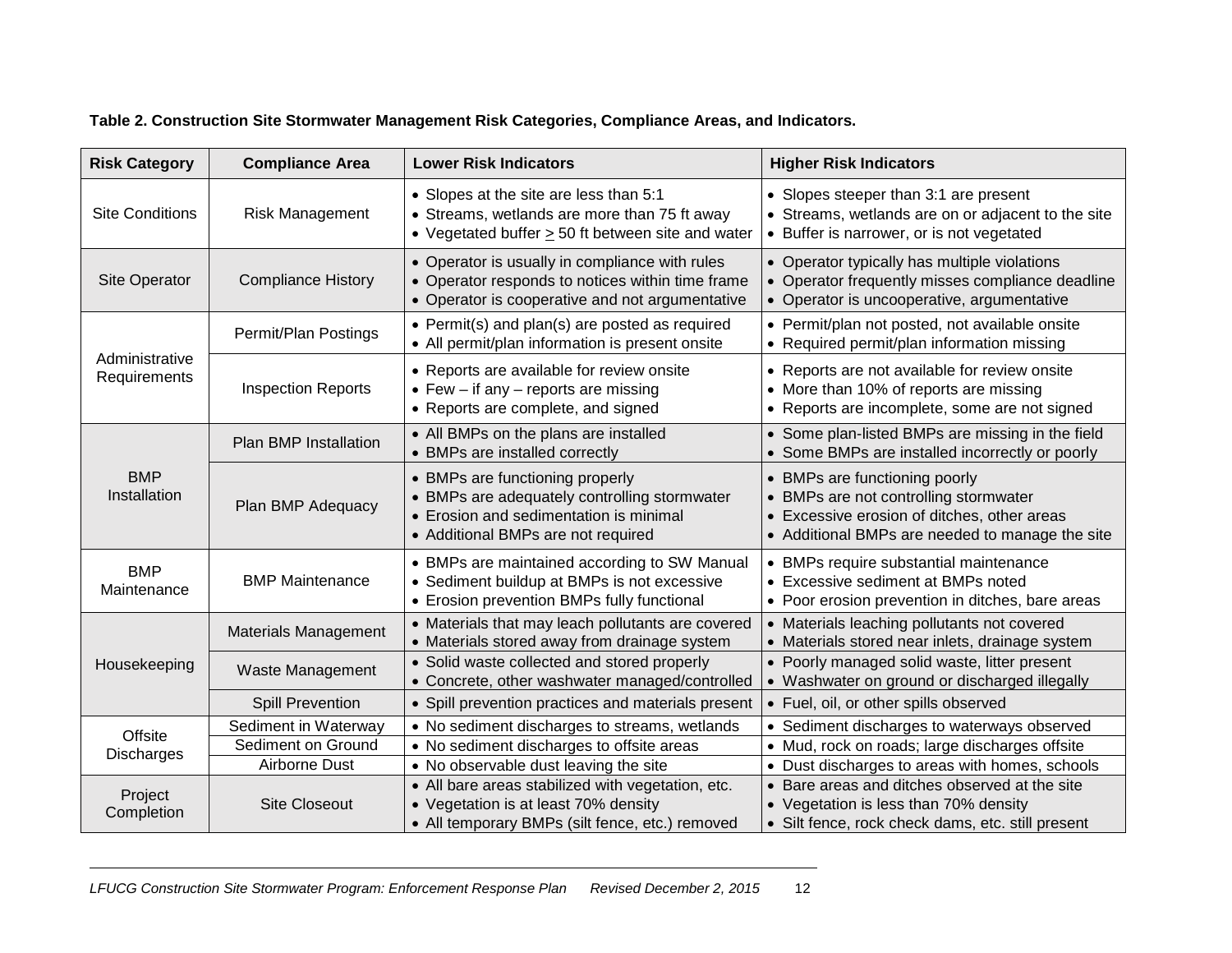# VI How Compliance Factors Influence Enforcement Penalties

Permittees who fail to respond appropriately to Notices of Violation are subject to civil penalties. Civil penalties – fines associated with Civil Citations – are directly associated with the type of factors summarized in the previous section. Specifically, a civil penalty is calculated by determining a base penalty related to the severity and duration of the violation, and adjusting the base amount for certain adjustment factors. The base penalty evaluates the relationship between the potential harm to human health or the environment and the extent of deviation from applicable regulatory requirements. For example, LFUCG enforcement staff will consider the following factors, associated with the penalty points as indicated. Note that each penalty point equates to an additional \$200 in financial penalties  $-$  i.e., multiply the total points by \$200 to calculate the penalty amount (5 points  $= $1,000, 20$  points  $= $4,000,$  etc.).

- Working without a permit, but with erosion and sediment controls in place: (1-3 Points)
- Working with a permit, but without erosion and sediment controls in place: (4-6 Points)
- Small sediment volume reasonably likely to move or wash into a roadside gutter, stormwater inlet, or waterway (1-3 Points)
- Small sediment volume that has moved or washed into a roadside gutter, stormwater inlet, or waterway (2-4 Points)
- Large sediment volume that is reasonably likely to move or wash into a roadside gutter, stormwater inlet, or waterway (2-5 Points)
- Large sediment volume that has moved or washed into a roadside gutter, stormwater inlet, or waterway (3-6 Points)
- Land disturbance of violation is  $>5$  acres (1 Point)
- Land disturbance of violation is  $>10$  acres (2 Points)
- Land disturbance of violation is >20 acres (3 Points)
- Evidence of environmental damage (2-6 Points)
- Encroachment on aquatic buffer (1-6 Points)

The base penalty amount is calculated using the factors above, and can range from \$200 to \$15,000 per violation *for each day the violation exists*. Chronic violators are subject to a \$200 increase in the penalty amount. Paying the penalty without appealing or contesting it, and paying it within 30 days can result in a 33% reduction in the amount. Because of the importance of contextual information on violations, inspectors are expected to provide Citation officers with supporting information and documentation, such as:

- Extent to which violator's actions resulted in, or were likely to result it, harm to human health or the environment, considering impacts to bodies of water or environmentally sensitive areas and the extent and duration of the environmental impact;
- The number, type and seriousness of previous violations, including the time period over which violations occurred, any similarity to previous violations, the violator's response to previous enforcement actions; and
- Information on whether or not the violator willingly or knowingly disregarded requirements, the violator's culpability in committing the violation(s), the degree of control exercised by the responsible party, and whether the events could have been prevented had the violator taken precautions to prevent the occurrence.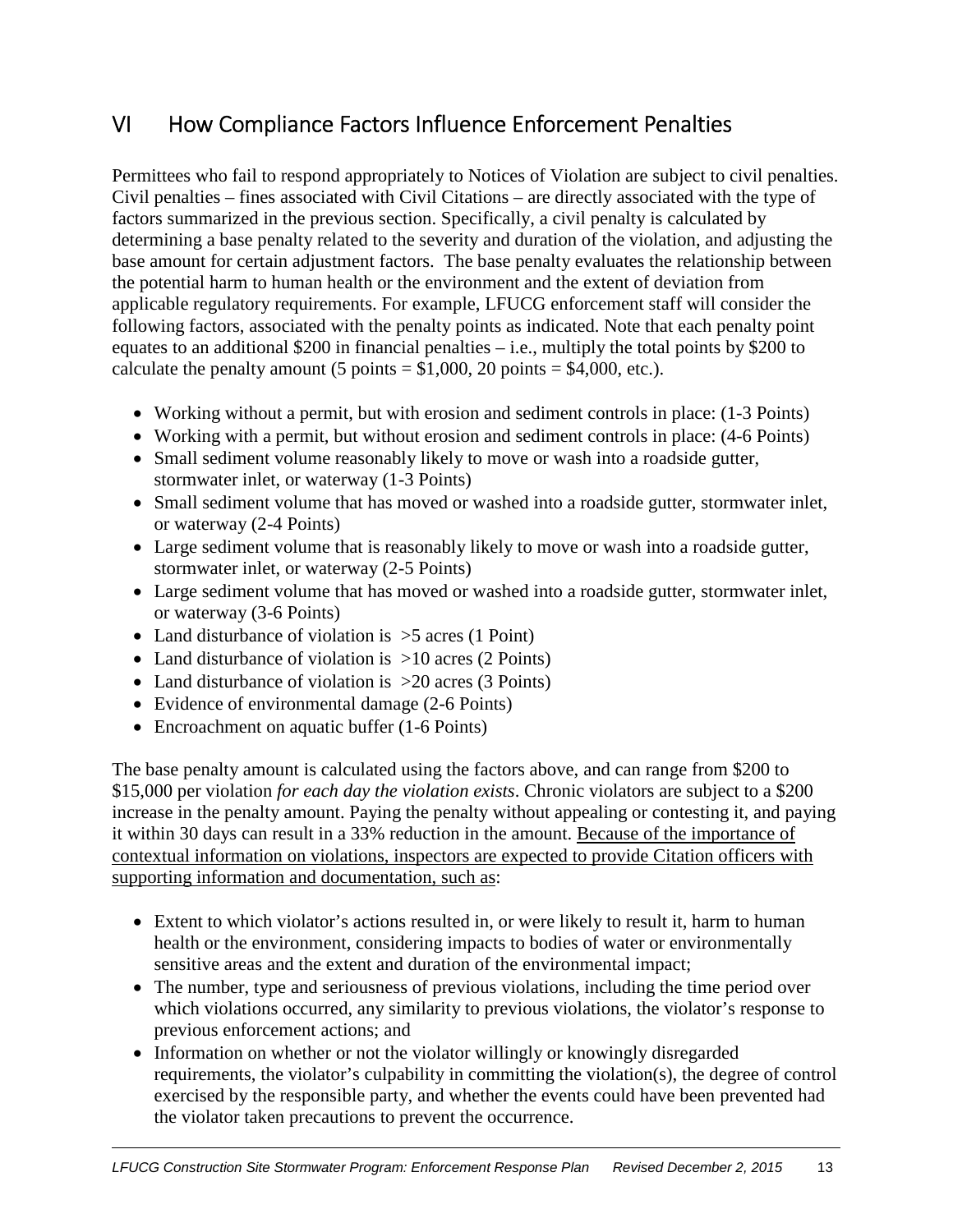# VII Construction Site Inspection and Enforcement Focus Areas

LFUCG staff have identified a number of common deficiencies regarding ESC Plans, SWPPPs, and field practices. The following plan shortcomings are subject to enhanced enforcement focus:

- Failure to identify and label perennial and intermittent streams and wetlands
- No physical site address (i.e., address of the construction entrance/exit) on plan/permit
- Lack of a contact name and phone number on the ESC or SWPPP
- Absence of a construction sequence / schedule, and schedule for stabilizing site areas
- Lack of standard notes indicating that ditches and ponds must be stabilized immediately
- Failure to show soil and material stockpiles being located away from inlets and ditches

In addition to the ESC Plan and SWPPP deficiencies noted above, a number of poor erosion, sediment, and stormwater control field practices have been identified. These include:

- Permits and contact names/numbers not posted
- Self-inspection reports not available for review
- ESC Plan or SWPPP is not onsite or available
- Slopes at temporary/final grade not stabilized
- Poor silt fence installation and/or maintenance
- Lack of ditch stabilization after construction
- No controls for trash, litter, or debris
- Poor maintenance or bypassing of inlet protection devices
- Portable toilets are located on the pavement, near storm drain inlets
- Pavement is washed down with water, instead of dry sweeping
- Failure to remove temporary BMPs (silt) fences, rock checks, etc.) upon closeout

### **Multi-Offender Citations (Three Strikes)**

Offenders who have three "focus area" NOVs can be referred for a Citation after the compliance deadline for the third offense has passed, with no compliance action by the violator. The Infrastructure Hearing Board will not approve a "three strikes" Citation prior to the compliance date of the third NOV. Compliance timelines for the third NOV can be as little as 24-48 hours, depending on the seriousness of the offense, environmental conditions (e.g., significant rainfall predicted the following day), permittee compliance history, and other factors.

In addition, LFUCG has identified a number of other inspection focus areas as high priority elements of the construction site stormwater compliance program. Specifically, LFUCG procedures, inspectors may refer the following cases to DES for Citation after the compliance deadline for the third NOV has passed for any of the following violations:

- Failure to obtain a Land Disturbance Permit before initiating land disturbance activities
- Failure to install BMPs before beginning land disturbance activities
- Failure to renew the Land Disturbance Permit upon expiration
- Failure to conduct inspections of BMPs and complete inspection reports

Special focus will be on chronic violators, i.e., individuals, businesses, organizations, or related entities who have received three or more NOVs of the above violations within the previous twelve (12) months, regardless of the site location. Additional guidance has been provided to LFUCG inspectors (Table 3) regarding key focus areas for site inspections, and which violations should result in Informal Notices and which should be subject to Notices of Violation.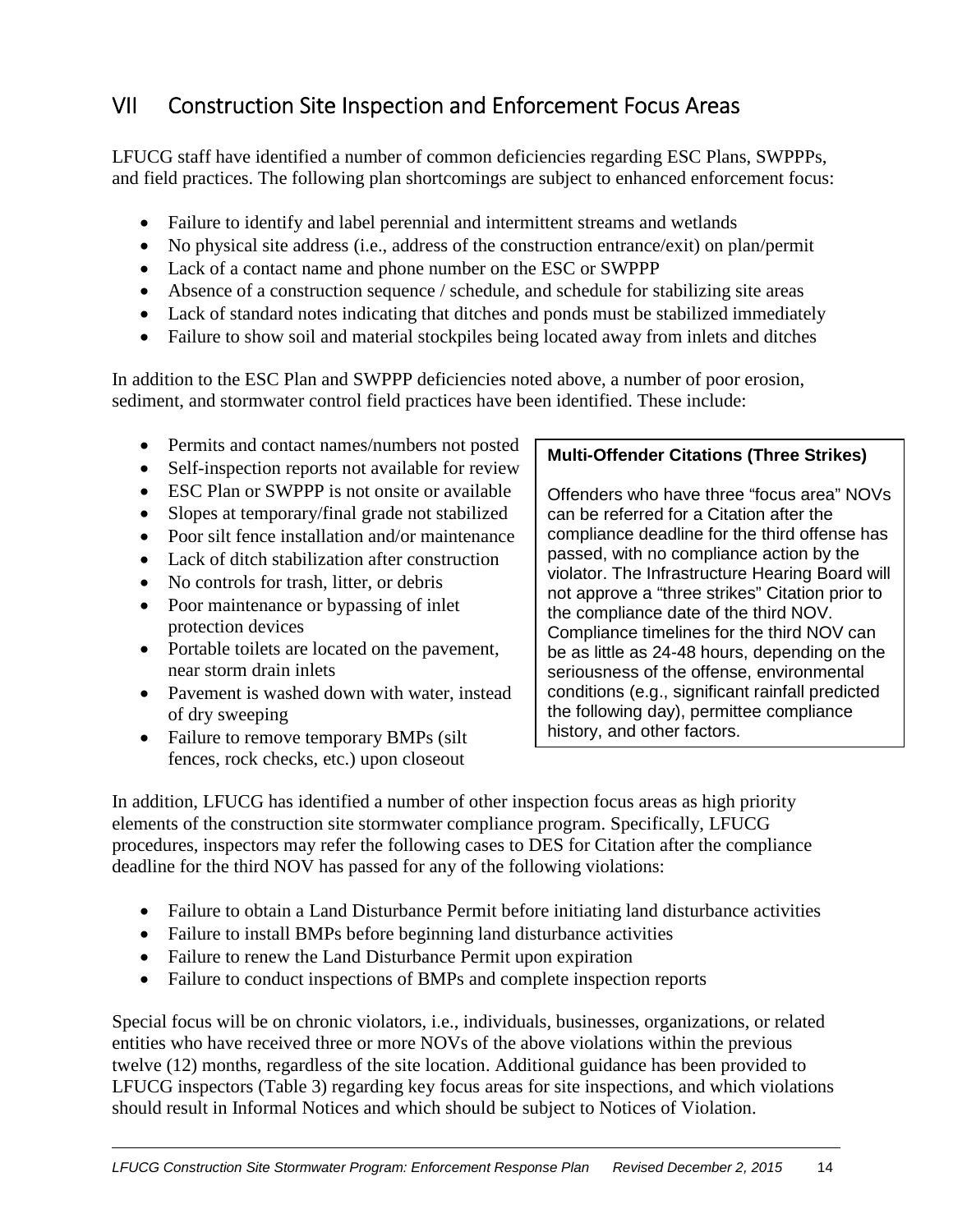#### **Table 3. Compliance Assistance for LFUCG Inspectors.**

| <b>Compliance Area<sup>1</sup></b> | <b>Informal Notice</b>                                                             | Notice of Violation <sup>2, 3</sup>                           | <b>NOV and Refer to DES for Citation</b>                                                                                  |
|------------------------------------|------------------------------------------------------------------------------------|---------------------------------------------------------------|---------------------------------------------------------------------------------------------------------------------------|
| Construction                       | Rock pad poorly installed/maintained                                               | Rock pad not installed                                        |                                                                                                                           |
| <b>Entrance to Public</b>          | Small amount of sediment on road                                                   | Rock pad completely covered with soil                         |                                                                                                                           |
| Road                               |                                                                                    | Significant amount of sediment on road                        |                                                                                                                           |
|                                    | Flat inactive disturbed areas not<br>stabilized in 14 days                         | Ditches not stabilized immediately after<br>construction      |                                                                                                                           |
| <b>Unstabilized Areas</b>          |                                                                                    | Disturbed, inactive slopes not stabilized<br>within 14 days   | Disturbed, inactive slopes above<br>waterways, wetlands, floodplains,<br>critical areas not stabilized within 24<br>hours |
| <b>Inlet Protection</b>            | Sediment needs to be removed<br>around inlet protection                            | Curb inlet protection not in place or<br>improperly installed | Discharge of concrete wash water,<br>chemicals, other pollutants into<br>inlets, streams, wetlands, etc.                  |
|                                    | Does not match ESC Plan but critical<br>areas <sup>4</sup> and roads are protected | Silt fence not installed per plan                             |                                                                                                                           |
|                                    | Does not comply with Stormwater                                                    | Blowouts have occurred with discharge of                      |                                                                                                                           |
| <b>Silt Fencing</b>                | Manual but is functional                                                           | sediment to critical areas <sup>4</sup>                       |                                                                                                                           |
|                                    | Needs maintenance / repair, but is<br>not near an inlet or surface water           | Not trenched in, is not functional                            |                                                                                                                           |
|                                    |                                                                                    | Needs repair in critical areas <sup>4</sup>                   |                                                                                                                           |
| Soil Stockpiles                    | No perimeter controls, downstream<br><b>BMPS</b> in place                          | No perimeter controls, downstream BMPs<br>not in place        |                                                                                                                           |
|                                    |                                                                                    | Permit expired                                                | Site not permitted                                                                                                        |
|                                    |                                                                                    | Permit not posted or available on site                        |                                                                                                                           |
|                                    |                                                                                    | Contact name/phone not posted                                 |                                                                                                                           |
|                                    |                                                                                    | No self-inspection reports; reports not on site               |                                                                                                                           |
| <b>Permit Violations</b>           |                                                                                    | Inspection reports not current                                |                                                                                                                           |
|                                    |                                                                                    | ESC Plan / SWPPP not on site                                  |                                                                                                                           |
|                                    |                                                                                    | Minor unapproved construction activities in                   | Major unapproved construction                                                                                             |
|                                    |                                                                                    | 25 ft buffer zone around sinkholes, streams,                  | activities in 25 ft buffer zone around                                                                                    |
|                                    |                                                                                    | wetlands, etc.                                                | sinkholes, streams, wetlands, etc.                                                                                        |
|                                    |                                                                                    | Construction has started, BMPs not installed                  |                                                                                                                           |

*1. Document site conditions, photograph relevant areas when issuing notices* 

*2. Refer NOVs for citation if conditions are not corrected after the second NOV* 

*3. Refer for citation NOVs committed by repeat offenders* 

*4. Critical areas are streams, wetlands, sinkholes, and inlets*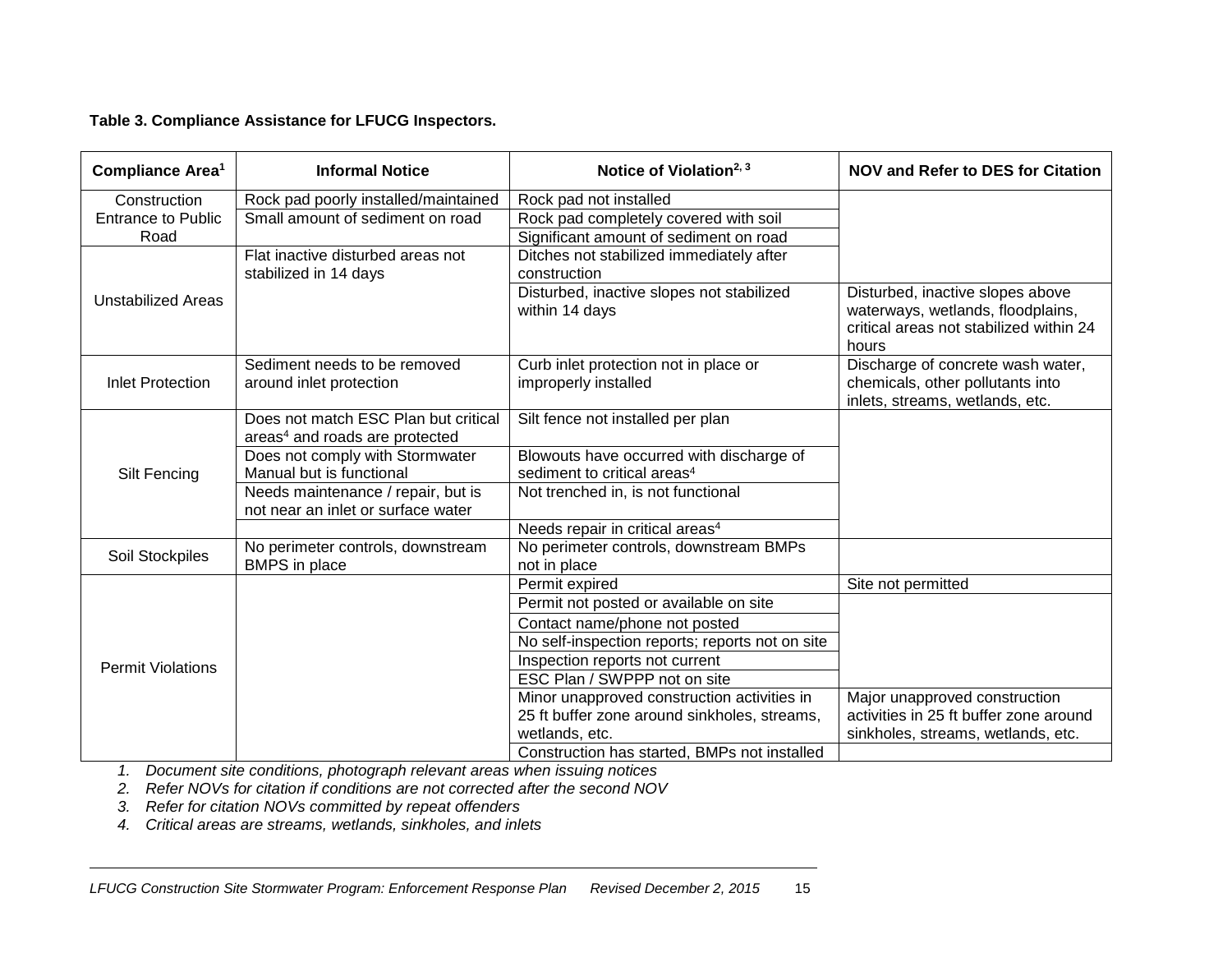# Appendix

### **Regulatory Basis for LFUCG Construction Site Stormwater Compliance Program**

The following list of construction site requirements was derived from regulatory and guidance documents governing stormwater management on active construction sites in Fayette County, Kentucky. The following key indicates the regulatory basis for each inspection focus parameter. Note that LFUCG ordinances at Chapter 16, Article X, Division 5 incorporate KY Division of Water construction site stormwater KDPES permit requirements by reference.

- ESCO = *Erosion and Sediment Control Ordinance*, Chapter 16, Article X, Division 5
- SM = LFUCG *Stormwater Manual*
- CIM = LFUCG Capital Projects *Construction Inspection Manual*
- KYR10 = KY Division of Water *KPDES General Permit* for Construction Stormwater

#### **Permit Coverage Requirements**

Sites 5,000 sq ft to one acre and linear construction projects that are less than one acre must be covered by a Land Disturbance Permit and an Erosion and Sediment Control Plan. (ESCO: Sec. 16-101, Sec. 16- Er102)

Sites with a disturbed area of one acre or more, and those of less than one acre within a common plan of development of more than one acre, must be covered by an LFUCG Land Disturbance Permit, an individual or general (i.e., KYR10) KY Division of Water Construction Site Stormwater Permit, and a Stormwater Pollution Prevention Plan. (ESCO: Sec. 16-101, Sec. 16-102. KYR10: Sec. 1.1)

Construction site requirements established by the KY Division of Water, US Army Corps of Engineers, and US EPA are also required by LFUCG. (ESCO: Sec. 16-104. SM: Sec. 1.4.2, Sec. 2.5, Sec. 11.2.4, Sec. 11.5.7)

#### **Inspections of the Site and Permittee Records**

Site inspections are required once every 7 days, or once every 14 days and within 24 hours of any storm event of 0.5 inches or greater. Inspectors must be knowledgeable and skilled in assessing site conditions and effectiveness of management practices. The report shall list a description of each area inspected, the type of erosion control facility inspected, the required maintenance, and the date of repairs. (KYR10: Sec. 2.1.7. SM: Sec. 11.2.1. CIM: Sec. 3.2.14)

Onsite files for "common plan of development" sites and sites > 1 acre must contain a KPDES Stormwater Pollution Prevention Plan, weekly/bi-weekly/storm event inspection forms, an LFUCG Land Disturbance Permit, and Daily Reports (if future public infrastructure is on site). (KYR10: Sec. 2.1.9. ESCO: Sec. 16-104. SM: Sec. 11.2.1)

KYR10 permit approval notices must be posted at the work site in a conspicuous locations. Stormwater Pollution Prevention Plans, if required, must be signed and made readily available to city, state, and federal agencies if not kept on site. (KYR10: Sec. 2.1, ESCO: Sec. 16-104)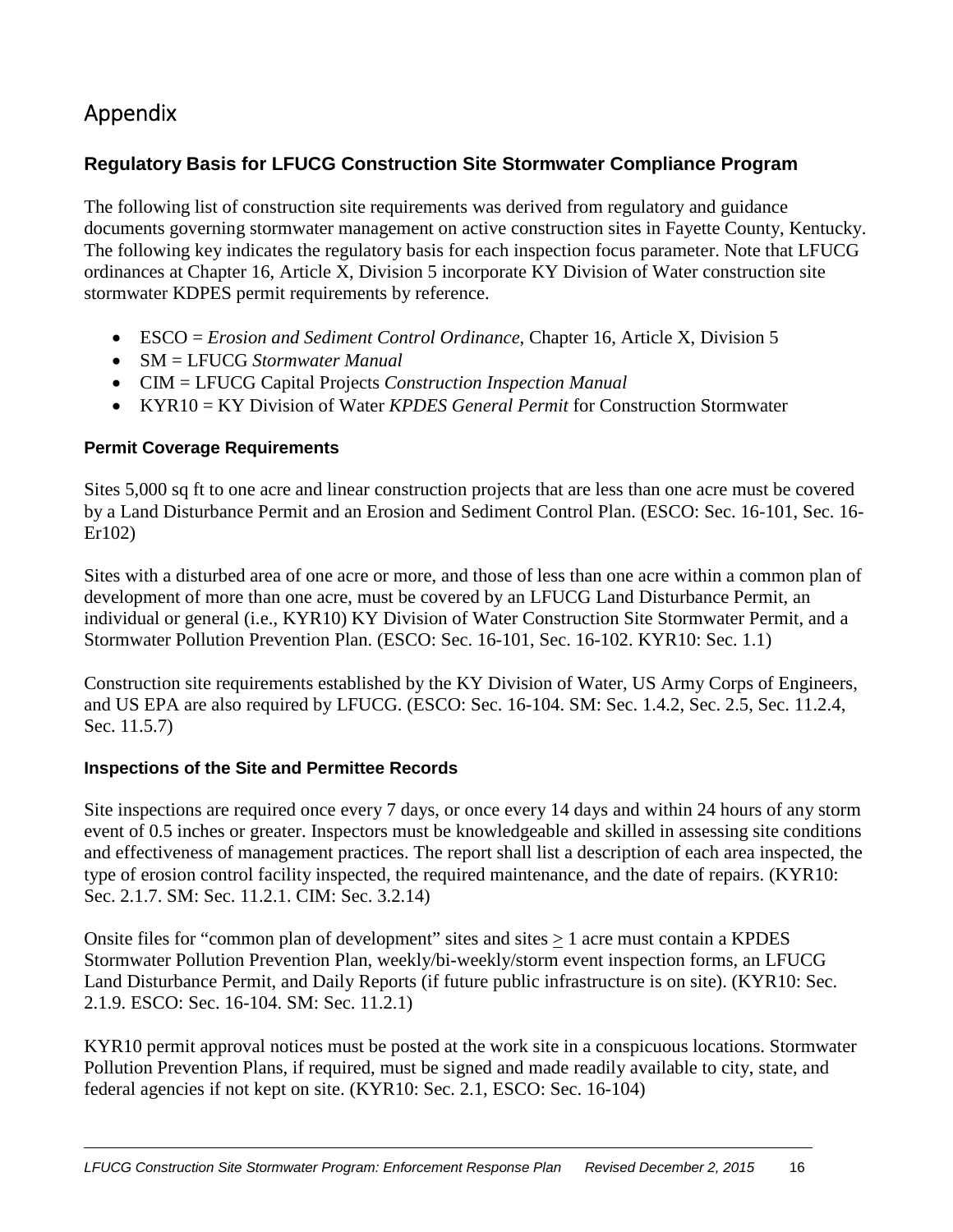If any activities are occurring within a regulated drainage channel or wetland, files must contain a KY DOW 401 Water Quality Certification and a US ACE 404 permit. (SM: Sec. 1.4.2, Sec. 2.5, Sec. 11.2.4, Sec. 11.5.7)

#### **Project Phasing and Sequencing**

At all times, permittees must minimize the size of the land disturbance and the period of time the disturbed area is exposed without stabilization practices. (ESCO: Sec. 16-101, Sec. 16-102. SM: Sec. 11.3.3; Sec. 11.4.7. CIM: Sec. 13.3. KYR10: Sec. 2.1.4)

No more than 25 acres can be disturbed at any time without soil stabilization. (SM: Sec. 11.2.2)

Erosion, sediment, and construction stormwater controls must be designed and installed and maintain to effectively minimize discharges from storm events up to and including a 2-year, 24-hour event. (KYR10: Sec. 2.1)

All erosion and sediment control measures – construction entrances, sediment traps/basins, silt fences, diversions, etc. – must be installed and stabilized (seeded, mulched, rip-rapped, etc.) before any clearing, grubbing, cut, fill, or other land disturbance work begins. (SM: Sec. 11.4)

#### **Construction Entrance/Exit and Onsite Parking Areas**

No work can be done at the site and no construction traffic can enter or leave the site until a stabilized construction entrance/exit is installed. (SM: Sec. 11.2.3)

Stormwater and wash water runoff from a stabilized construction entrance shall drain to a sediment trap or sediment pond. (SM: Sec. 11.4.6)

Construction entrances/exits must be at least 20 ft wide and 50-100 ft long, and have at least 6 inches of No. 2 rock, and have KYTC Type III geotextile under the rock. (SM: Sec 11.4.6)

Any sediment spilled, dropped, washed, or tracked onto public streets or into storm drains must be removed immediately. (ESCO: Sec. 16-106. SM: Sec. 11.4.6. CIM: Sec. 14.2)

Subdivision roads, parking areas, and other onsite vehicle routes must be stabilized with No. 2 stone immediately after grading. Geotextile underliners are recommended but not required for onsite roads and parking areas. (SM: Sec. 11.4.5)

#### **Stabilizing Bare Areas**

Permanent or temporary stabilization (i.e., seed with mulch, mulch with tackifier or netting, rock, blankets, matting, or other cover) is required for all disturbed portions of construction sites that are not active for 14 days. Proof of activity must be documented in the weekly inspection reports or daily logs. (ESCO Sec. 16-101. SM: Sec. 11.2.3. KYR10: Sec. 2.3. CIM: 13.3)

All seeded areas must be mulched or covered with ECBs or TRMs and must have at least 70 percent vegetative density. (SM: Sec. 11.4.3)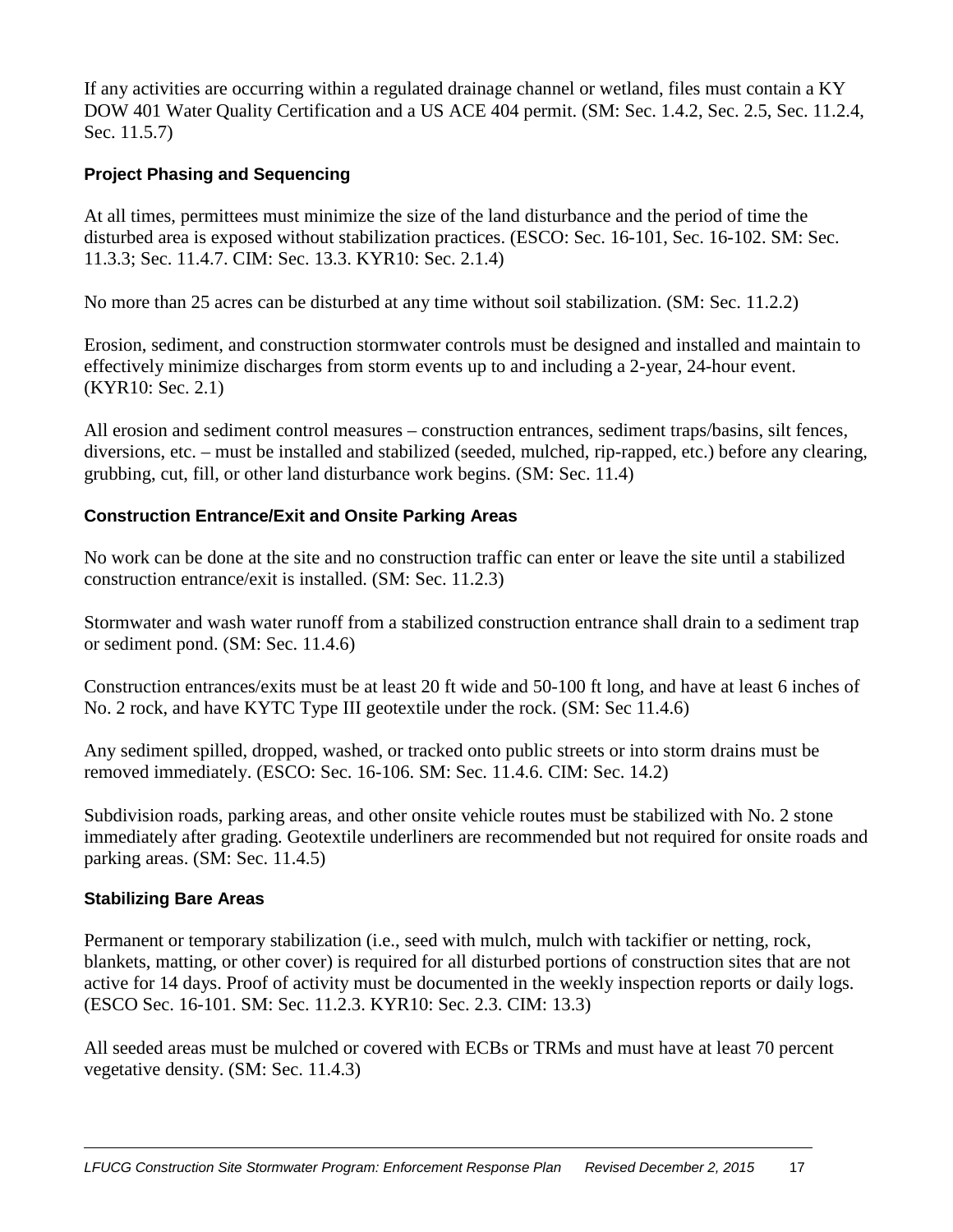Straw mulch must be applied at 2 tons per acre or 90 lb per 1,000 sq ft; application of seed and straw mulch applications must be recorded in the weekly inspection reports. (SM: Sec. 11.4.1)

Mulched areas must be inspected weekly. When mulch material is found to be loosened or removed, the mulch cover shall be replaced within 48 hours. (SM: Sec. 11.4.1)

Seeded areas that wash out or fail to achieve the 70 percent density requirement must be reseeded within 14 days. New seed shall have adequate water for growth, through either natural means or irrigation, until plants are firmly established. (SM: Sec. 11.4.3)

Slopes shall not be steeper than 3H:1V (33 percent, or 18 degrees). Slopes of 4H:1V or steeper with slope lengths of greater than 100 ft must have diversion ditches at the top of the slope and every 100 ft horizontally down the slope. (SM: Sec. 11.2.2)

Mulch netting, erosion control matting, or turf reinforcement matting shall be used on sloping areas. (SM: Sec. 11.2.3)

Only rye grain or annual rye grass seed shall be used for temporary seeding. (SM: Sec. 11.2.3)

Final stabilization is required within 14 days for areas where activities have permanently ceased, and for areas where activities have been suspended for 180 days or more. Areas with permanent seeding must have mulch, mulch with tackifier, mulch with netting, blankets, or mats as specified by Figure 11-1 in the LFUCG Stormwater Manual. (KYR10: Sec. 2.3. SM: Sec. 11.2.3)

#### **Slope Protection With Silt Fences and Other Sediment Barriers**

Silt fences and filter barriers shall be inspected immediately after each rainfall and at least daily during prolonged rainfall. Any required repairs shall be made immediately. Knocked down fences shall be repaired at the end of each day. All inspections and repairs must be recorded in the contractor's inspection reports. (SM: Sec. 11.5.4. CIM: Sec. 13.3)

Silt fence shall be used around all soil stockpiles. (SM: Sec, 11.5.4)

Wire reinforced silt fence must be used adjacent to greenways, floodplains, tree protection areas, retention ponds, and streams. (SM: Sec. 11.5.4)

#### **Trenching**

Damage to existing trees shall be avoided whenever possible. Surface water shall be diverted away from open trenches. Excavation, pipe installation, and backfill operations shall follow in sequence as closely as possible. (CIM: Sec. 6.2)

Surplus excavated material shall be removed from the site as soon as it is excavated in order to prevent excessive erosion and siltation problems. (CIM: Sec. 6.3.3)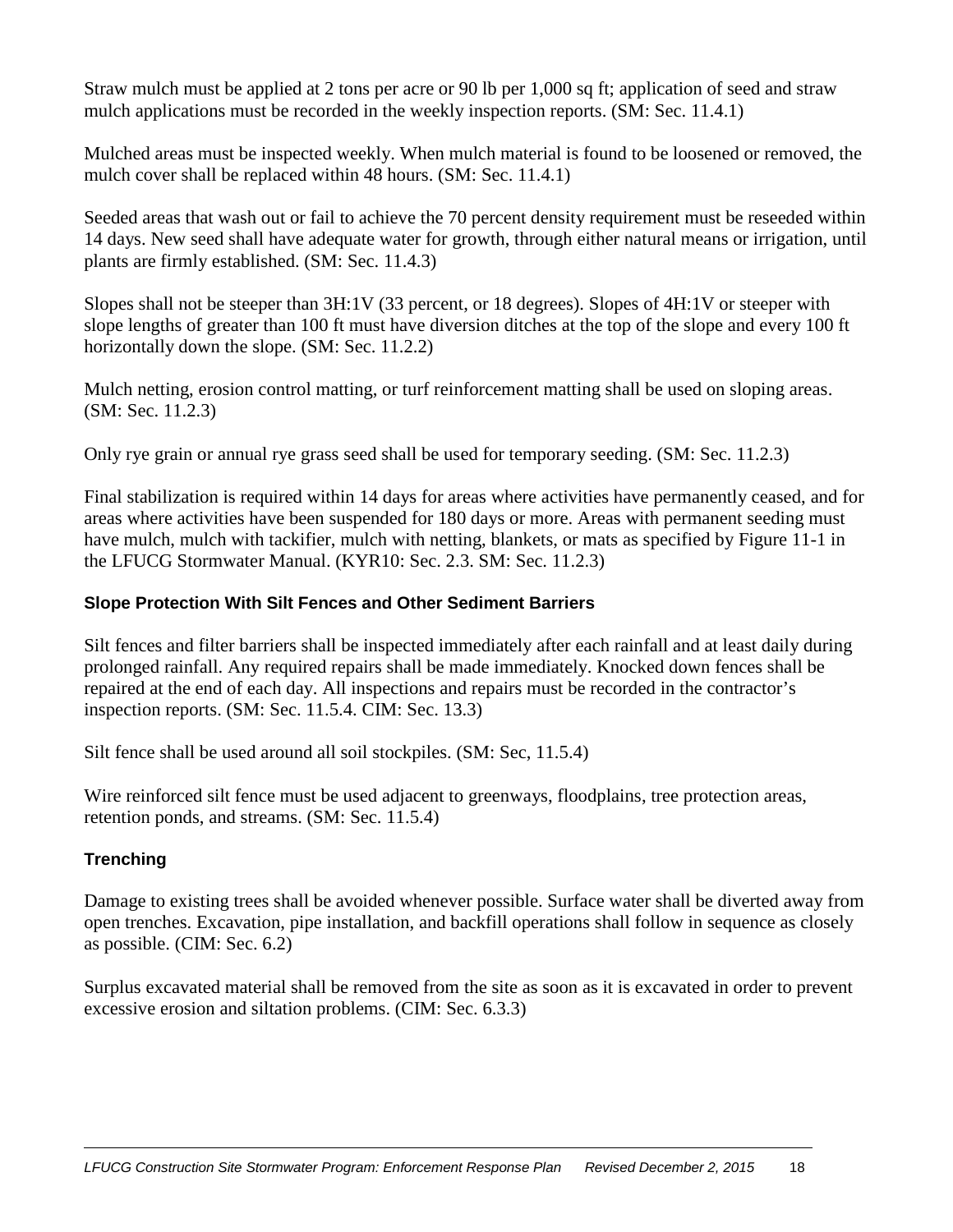#### **Drainage System Controls**

Ditches must be designed to convey the 10-year, 24-hour storm event  $(4.3)$ . (SM: Sec. 11.4.10)

Temporary or permanent seeding and mulch must be applied to berms or ditches immediately after construction. (SM: Sec. 11.4.10)

Ditches that will convey flows before vegetation will be established must be lined with grass sod or seed with erosion control blankets or turf reinforcement mats immediately after construction. (SM: Sec. 11.2.3, Sec.11.4.10)

Vegetated channels shall have side slopes of 3:1 or flatter. (SM: Sec. 8.2.1)

All dikes, dams, and diversions must be stabilized (rip-rapped, paved, or seeded and mulched) within 14 days after construction. (SM: Sec. 11.2.2. CIM: Sec.. 5.3, Sec. 13.1)

Seeding rates for ditches must be tripled, or at least 100 lb of seed per acre. (SM: Sec. 11.4.10)

Permanent ditches must have 25 ft vegetated buffer strips on each side. Temporary ditches must have a 15 ft buffer. (SM: Sec. 11.4.10, Sec. 11.5.6.)

Pipe slope drains are required whenever it is necessary to convey water down a steep slope which is not stabilized or which is prone to erosion, unless paved ditch (flume) is installed. (SM: Sec. 11.4.12)

Channels shall be inspected regularly to check for points of scour or bank failure. Channels shall be repaired at the time damage is detected. Channels shall be reseeded as needed to establish vegetative cover. Inspections and repairs must be documented. (SM: Sec. 11.4.10. CIM: Sec. 13.3)

#### **Inlets and Outlets**

A 25-ft undisturbed vegetated buffer is required between land disturbance activities and storm drain inlets, unless alternate measures are employed. Inlet protection is required when the upslope areas draining to the inlets are unstabilized. Curb inlet protection is not required if other soil stabilization and sediment control measures prevent sediment from entering the street. (ESCO: Sec. 16-101)

Sod shall be used to provide immediate vegetative cover for the area surrounding a drop inlet in a grassed waterway. (SM: Sec 11.2.3)

Any sediment spilled, dropped, or washed into storm drains must be removed immediately. (ESCO: Sec. 16-106. SM: Sec. 11.4.6)

Silt fence and sod shall be installed immediately at drop inlets. (SM: Sec. 11.2.3, Sec. 11.4.4)

Gabion mattresses shall be used at the outlets of all culverts, storm drains, and paved ditches that discharge to unpaved ditches or channels and have an exit velocity greater than 5 feet per second when flowing full. Gabion mattresses shall also be used at the outlet of impact stilling basins. (SM: Sec. 11.4.9)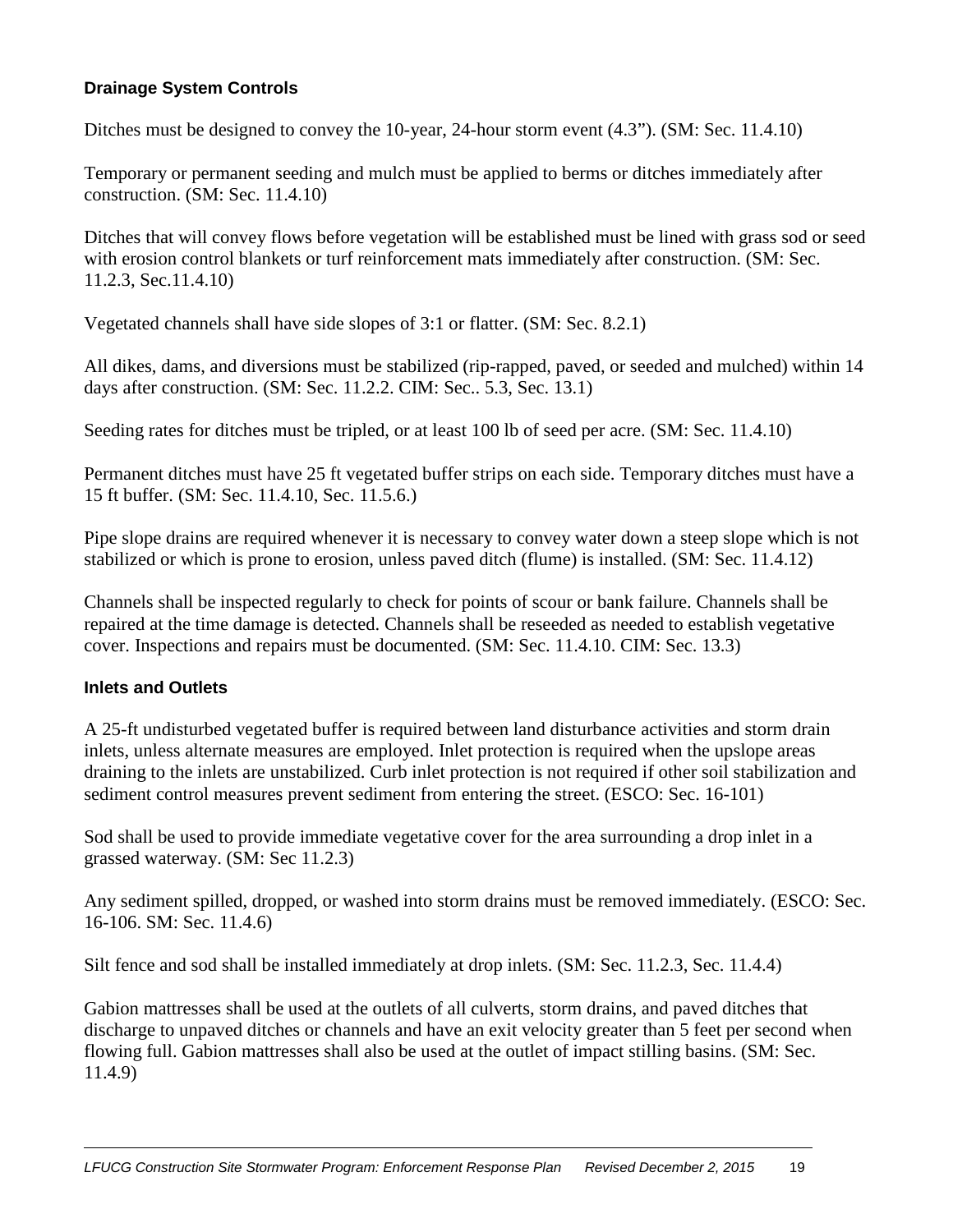#### **Sediment Basins and Traps**

Sediment traps must be designed, installed, and maintained to effectively minimize discharges for storm events up to and including the 2-year, 24-hour event (3"). Sediment must be removed when the trap is one-third full. (KYR10: Sec. 2.1.5. SM: Sec. 11.5.2)

Sediment traps shall be installed below all disturbed areas of less than 5 acres that do not drain to a sediment pond.(SM: Sec. 11.2.4)

Sediment basins (ponds) must be designed to remove 80% of the total suspended solids for the 10-year, 24-hour storm (4.3"), with a detention time of 24 to 48 hours. (SM: Sec. 11.5.3)

Check dams shall be installed in newly-constructed, vegetated, open channels, which drain 10 acres or less. Maintenance is required when sediment reaches 1/3 of capacity. (SM: Sec. 11.2.4. KYR10: Sec. 2.1.5)

Turf reinforcement mats must be used at the water line in all wet ponds. (SM: Sec. 11.2.3)

#### **Activities Near Intermittent and Perennial Streams and Wetlands**

A minimum filter strip width of at least 50 ft must be maintained along streams, wetlands, and sinkholes. Plans must show the location, width, length, and vegetation type of the filter strip. No grading or land clearing is allowed within the buffer zone, and native vegetation must be preserved. If a 50 ft buffer is not feasible due to the nature or purpose of the activity, a protective alternate erosion control shall be proposed and justified in the erosion and sediment control plan. In such cases, the permittee shall minimize disturbances in buffer zone areas. (SM: Sec. 1.1., Sec. 1.4.2, Sec. 1.5.4, Sec 11.5.6)

Silt fence adjacent to greenways, floodplains, tree protection areas, retention ponds, and streams shall be wire reinforced silt fence (SM: Sec. 11.2.4)

If construction runoff discharges to a stream or other water body impaired for sediment, and no Total Maximum Daily Load has been approved to address construction-related sediment controls, a 50-ft buffer is required between the disturbed area and the top of the bank. (KYR10: Sec. 2.4)

Stream crossings are required when crossing intermittent or perennial streams, and must be authorized by a KY DOW 401 Water Quality Certification and a US ACE 404 permit. Clearing and excavation of the streambed and banks shall be kept to a minimum. The permittee shall minimize disturbances in the buffer zones by using hand held or other low-impact equipment. The structure shall be removed as soon as it is no longer necessary for project construction. Upon removal of the structure, the stream shall immediately be reshaped to its original cross section and properly stabilized. The approaches to the structure shall consist of stone pads with a minimum thickness of 6 inches, a minimum width equal to the width of the structure, and a minimum approach length of 25 feet on each side. (KYR10: Sec. 2.4. SM: Sec. 11.2.4, Sec. 11.5.7)

A pump-around flow diversion authorized by KY DOW and the US ACE shall be used to divert flow around construction activities occurring in a stream. (SM: Sec. 11.5.8)

Sediment-laden water must be pumped to a dewatering structure before it is discharged offsite. (SM: Sec. 11.5.8)